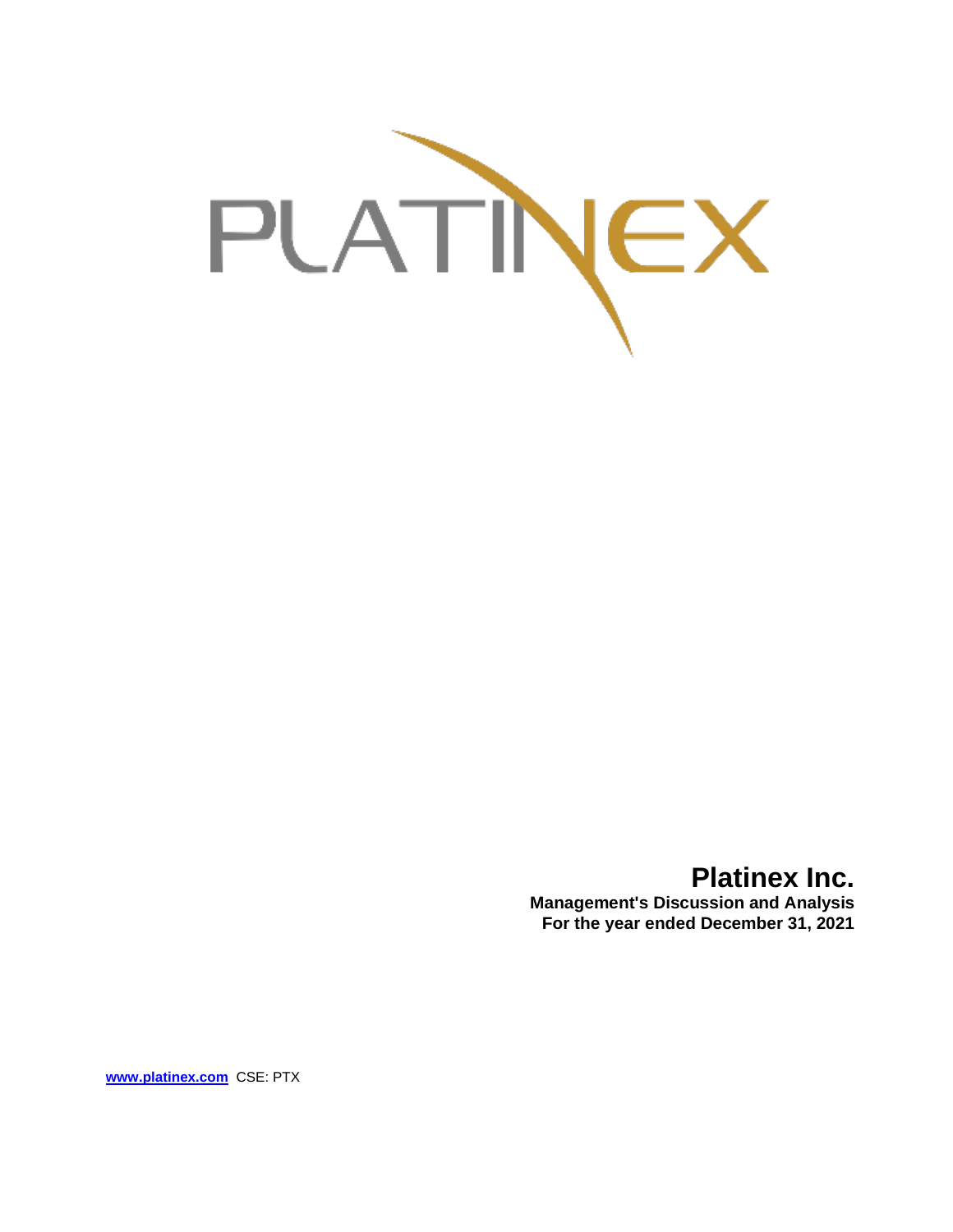## **General**

The following Management's Discussion and Analysis ("MD&A") of the financial condition and results of the operations of Platinex Inc. (the "Company" or "Platinex") constitutes management's review of the factors that affected the Company's financial and operating performance for the year ended December 31, 2021. This MD&A was written to comply with the requirements of National Instrument 51-102 – Continuous Disclosure Obligations. This discussion should be read in conjunction with the audited consolidated financial statements of the Company for the year ended December 31, 2021, together with the notes thereto. Results are reported in Canadian dollars, unless otherwise noted. The Company's audited consolidated financial statements and the financial information contained in this MD&A, unless otherwise indicated, are prepared in accordance with International Financial Reporting Standards ("IFRS") as issued by the International Accounting Standards Board ("IASB") and interpretations of the IFRS Interpretations Committee ("IFRIC"). Information contained herein is presented as of April 28, 2022, unless otherwise indicated.

For the purposes of preparing this MD&A, management, in conjunction with the Board of Directors, considers the materiality of information. Information is considered material if: (i) such information results in, or would reasonably be expected to result in, a significant change in the market price or value of Platinex common shares; (ii) there is a substantial likelihood that a reasonable investor would consider it important in making an investment decision; or (iii) it would significantly alter the total mix of information available to investors. Management, in conjunction with the Board of Directors, evaluates materiality with reference to all relevant circumstances, including potential market sensitivity.

Further information about the Company and its operations can be obtained from the offices of the Company or from **[www.sedar.com](http://www.sedar.com/)**.

## **Cautionary Statement on Forward-Looking Statements**

This MD&A contains certain forward-looking information and forward-looking statements, as defined in applicable securities laws (collectively referred to herein as "forward-looking statements"). These statements relate to future events or the Company's future performance. All statements other than statements of historical fact are forward-looking statements. Often, but not always, forward-looking statements can be identified by the use of words such as "plans", "expects", "is expected", "budget", "scheduled", "estimates", "continues", "forecasts", "projects", "predicts", "intends", "anticipates" or "believes", or variations of, or the negatives of, such words and phrases, or state that certain actions, events or results "may", "could", "would", "should", "might" or "will" be taken, occur or be achieved. Forward-looking statements involve known and unknown risks, uncertainties and other factors that may cause actual results to differ materially from those anticipated in such forward-looking statements. The forward-looking statements in this MD&A speak only as of the date of this MD&A or as of the date specified in such statement. The following table outlines certain significant forward-looking statements contained in this MD&A and provides the material assumptions used to develop such forward-looking statements and material risk factors that could cause actual results to differ materially from the forward-looking statements.

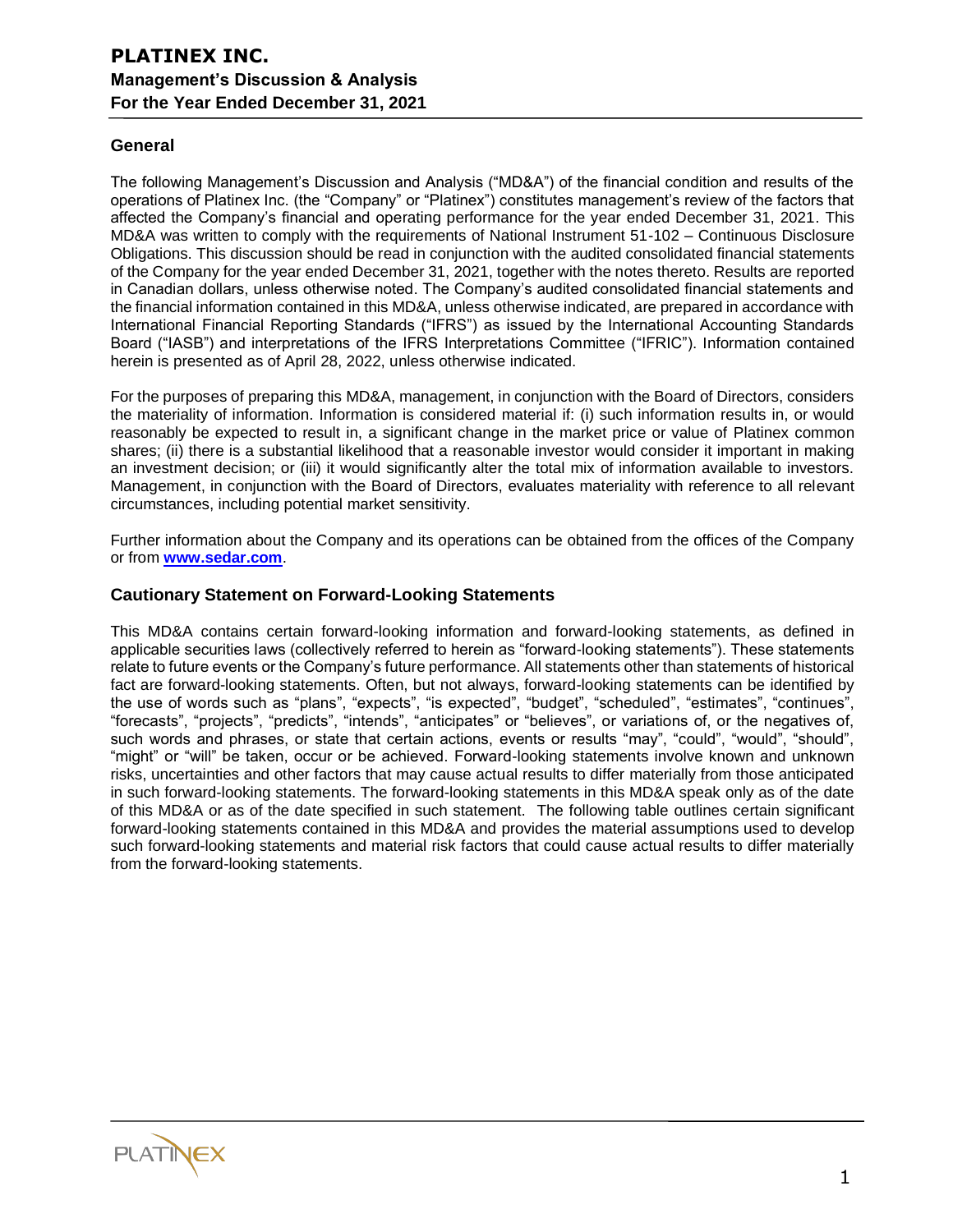| <b>Forward-looking</b><br>statements                                       | <b>Assumptions</b>                                                                                                                                                                                                                                                       | <b>Risk factors</b>                                                                                                                                                                                                                                                                                                                                                     |
|----------------------------------------------------------------------------|--------------------------------------------------------------------------------------------------------------------------------------------------------------------------------------------------------------------------------------------------------------------------|-------------------------------------------------------------------------------------------------------------------------------------------------------------------------------------------------------------------------------------------------------------------------------------------------------------------------------------------------------------------------|
| The Company will be able<br>continue its business<br>to<br>activities.     | The Company has anticipated all material<br>costs and the operating activities of the<br>Company, and such costs and activities<br>will be consistent with the Company's<br>current expectations; the Company will<br>be able to obtain equity funding when<br>required. | Unforeseen costs to the Company will<br>arise; ongoing uncertainties relating to<br>the COVID-19 virus; any particular<br>operating cost increase or decrease<br>from the date of the estimation; and<br>capital markets not being favourable<br>for funding resulting in the Company<br>not being able to obtain financing<br>when required or on acceptable<br>terms. |
| The Company will be able<br>carry out anticipated<br>to<br>business plans. | The operating activities of the Company<br>for the twelve months ending December<br>31, 2022 will be consistent with the<br>Company's current expectations.                                                                                                              | Sufficient funds not being available;<br>increases<br>in<br>costs:<br>ongoing<br>uncertainties relating to the COVID-19<br>virus; the Company may be unable to<br>retain key personnel.                                                                                                                                                                                 |

Inherent in forward-looking statements are risks, uncertainties and other factors beyond the Company's ability to predict or control. Please also make reference to those risk factors referenced in the "Risk Factors" section below. Readers are cautioned that the above chart does not contain an exhaustive list of the factors or assumptions that may affect the forward-looking statements, and that the assumptions underlying such statements may prove to be incorrect. Actual results and developments are likely to differ, and may differ materially, from those expressed or implied by the forward-looking statements contained in this MD&A.

Forward-looking statements involve known and unknown risks, uncertainties and other factors that may cause the Company's actual results, performance or achievements to be materially different from any of its future results, performance or achievements expressed or implied by forward-looking statements. All forwardlooking statements herein are qualified by this cautionary statement. Accordingly, readers should not place undue reliance on forward-looking statements. The Company undertakes no obligation to update publicly or otherwise revise any forward-looking statements whether as a result of new information or future events or otherwise, except as may be required by law. If the Company does update one or more forward-looking statements, no inference should be drawn that it will make additional updates with respect to those or other forward-looking statements, unless required by law.

# **Overview of Company**

The Company was incorporated under the laws of the Province of Ontario and trades on the Canadian Securities Exchange under the symbol "PTX". The Company is at the exploration and evaluation stage and is engaged in the acquisition, exploration and development of properties for the mining of precious and base metals. The Company is in the process of exploring its resource properties for mineral resources and has not determined whether the properties contain economically recoverable reserves.

*Platinex creates shareholder value through the opportunistic acquisition and advancement of high-quality projects in prolific Ontario mining camps. Current assets include a 100% ownership interest in the W2 Copper-Nickel-PGE Project and a 100% interest in the 225 km2 Shining Tree Gold Project in the Abitibi region of Ontario, a world-renowned gold district. Both projects are district scale. The W2 Project controls one of the major Oxford Stull Dome complexes. Shining Tree Project covers over 21 km of the Ridout-Tyrrell deformation zone that trends as far west as Newmont's Borden Mine, through the area of IAMGOLD's Cote Gold deposit, and across Aris Gold's Juby Project. The Company is also developing a net smelter return (NSR) royalty portfolio and currently holds royalties on gold, PGE, and base metal properties in Ontario. Both projects have no outstanding ownership payments remaining.* 

**PLATINEX**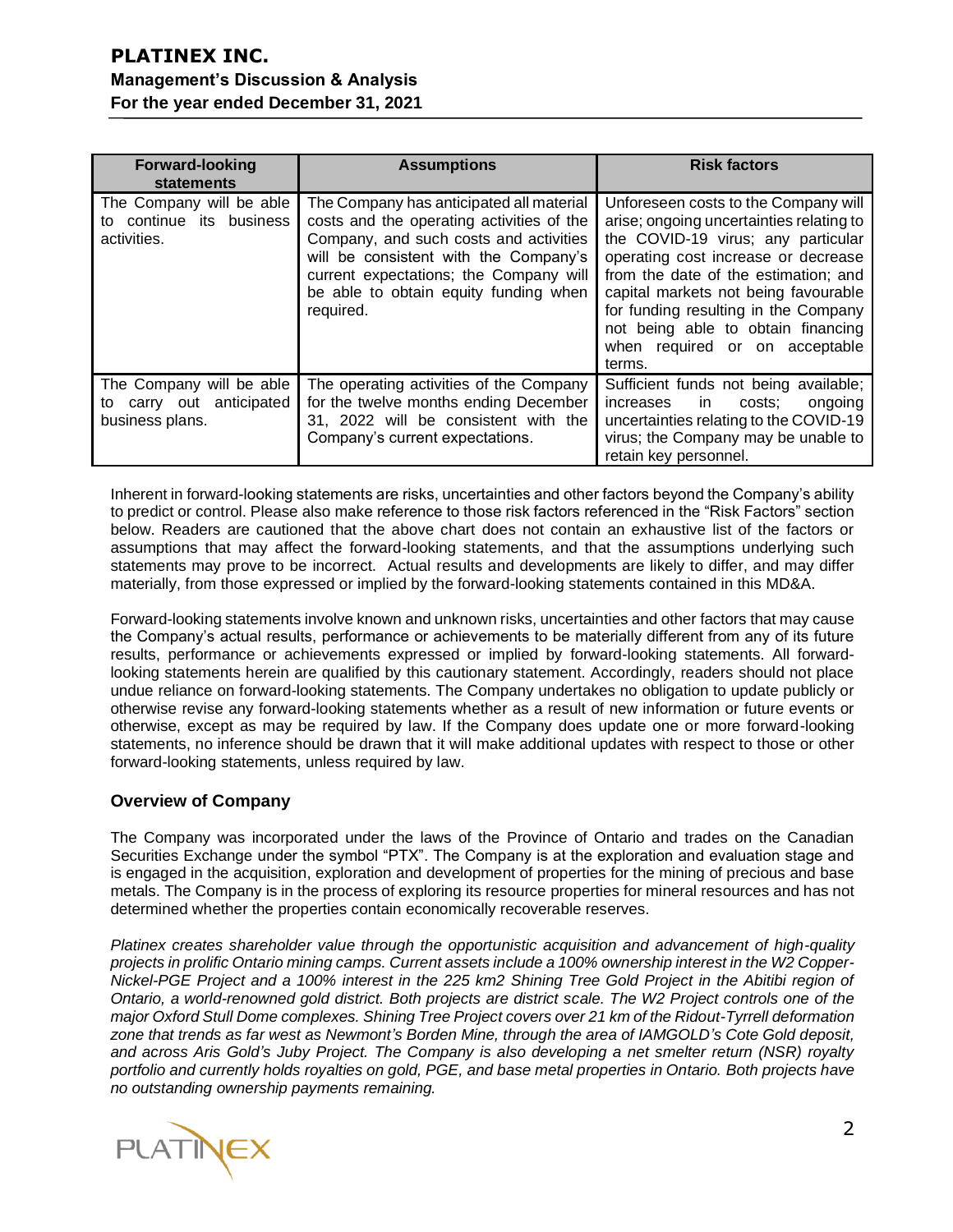Recovery of amounts reported for mineral properties and related deferred expenditures is dependent upon the existence of economically recoverable reserves, confirmation of the Company's interest in the underlying mineral claims, the ability of the Company to obtain necessary financing to conduct exploration and the ability of the Company to recover value for its properties and/or upon future profitable production.

The business of mining and exploring for minerals involves a high degree of risk and there can be no assurance that current exploration programs will result in profitable mining operations. Recoverability of the carrying value of exploration properties and the Company's continued existence are dependent upon the preservation of its interest in the underlying properties, the discovery of economically recoverable reserves and the development and/or sale of such properties at a profit.

The Company has limited financial resources and negative operating cash flow. Until profitable production can be reached, the Company is dependent on debt or equity financings and/or the sale, lease or farm-out of exploration and evaluation assets to provide the funds necessary for the Company's operating and capital expenditures. Although the Company has been successful in the past in obtaining requisite funding, there can be no assurance that additional funding in amounts and on terms satisfactory to the Company will be available on a timely basis to fund the further exploration and development of its properties, to fulfill its obligations under applicable agreements. Failure to obtain such funding has resulted in delays and could result in the delay or indefinite postponement of further exploration and development of the Company's properties and in the possible dilution or loss of interests in such properties. If the Company raises additional funding through the issue of equity securities, such financings may dilute the holdings of the Company's existing shareholders.

Although the Company has taken steps to verify title to the properties on which it is conducting exploration and in which it has an interest, in accordance with industry standards for the current stage of development of such properties these procedures do not guarantee the Company's title. Property title may be subject to government licensing requirements or regulations, unregistered prior agreements, unregistered claims, aboriginal claims, breakdown in law and order, arbitrary and punitive actions of governments and their failure to comply with their own laws and regulations.

In order to sustain its operations, the Company requires additional funds to discharge its liabilities, conduct work programs and meet overhead expenses. The Company continues to seek capital through various means including farm-out / joint venture partnerships and the issuance of equity or debt.

## **Overall Performance and Market Trends**

The Company is in the exploration stage on its various properties and therefore it has no revenues to fund such activities. The Company accesses the public markets to finance exploration activity; the ability to raise additional capital is subject to prevailing market conditions. The properties do not have a defined mineral resource in place whereby the Company can establish a measured asset value. However, based on independent NI 43-101 technical reports, internal summary reports prepared on Company properties and adjacent properties and industry trends, the Company's management believes that further exploration work is warranted.

The Company is considering various strategies to maximize the value of the Shining Tree Gold property (described under Properties). On August 23, 2019, the Company reaffirmed its intention to continue to operate as a mineral exploration issuer under the policies of the Canadian Securities Exchange ("CSE").

Due to the worldwide COVID-19 pandemic, a material uncertainty may arise that could influence management's going concern assumption. Management cannot accurately predict the future impact COVID-19 may have on:

- Global gold prices;
- Demand for gold and the ability to explore for gold;

**PLATINEX**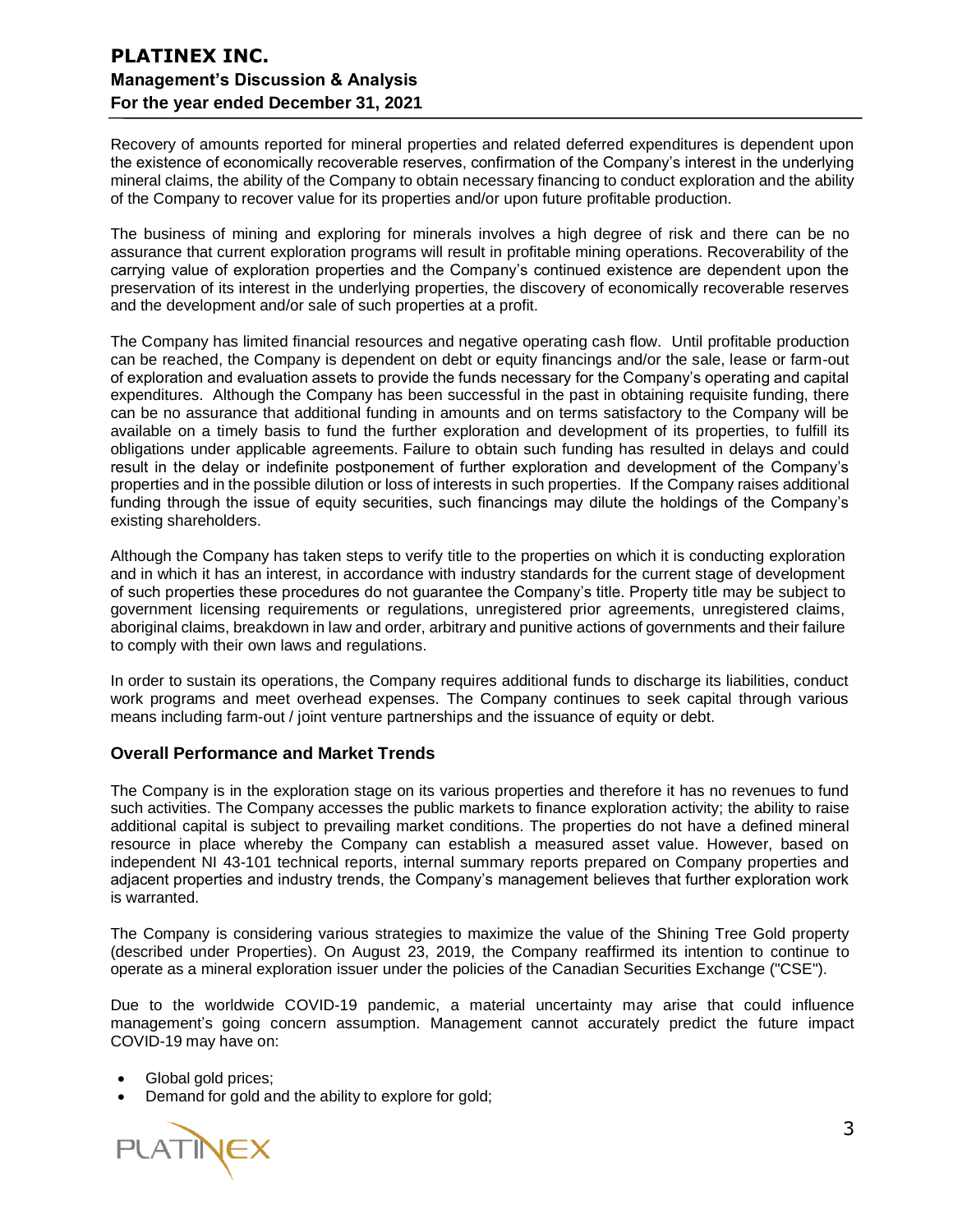- The severity and the length of potential measures taken by governments to manage the spread of the virus, and their effect on labour availability, project permitting, and supply lines;
- Availability of government supplies, such as water and electricity;
- Purchasing power of the Canadian dollar; and
- Ability to obtain funding.

Notwithstanding the above cautionary points the price of gold normally escalates during periods when international, and especially US, money supply is increasing which may be exacerbated at times of crisis such as has been brought on by the COVID-19 pandemic. In the last year the price of gold has increased by over 5%.

At the date of this MD&A, the Canadian federal government and the provincial government of Ontario have not introduced measures that have directly impeded the operational activities of the Company. Due to recent financing and liquidity in the Company's stock, management believes the business will continue and, accordingly, the current situation has not impacted management's going concern assumption. However, it is not possible to reliably estimate the length and severity of these developments and the impact on the financial results and condition of the Company in future periods.

## **Corporate Highlights**

- On February 11, 2021 the Company announced the appointment of Christophe Vereecke as a director. Mr. Vereecke is a nominee of Treasury Metals Inc. ("Treasury") as a result of the recent sale of its mining claims, that are located adjacent to the Company's Shining Tree property, to the Company.
- On February 18, 2021, the Company granted stock options to purchase 3,125,000 common shares at \$0.08 per share to a senior officer, directors and consultants. The options will expire on February 18, 2026.
- On February 22, 2021, the Company granted stock options to purchase 50,000 common shares at \$0.055 per share to a director. The options will expire on February 22, 2026.
- On March 29, 2021, the Company granted stock options to purchase 600,000 common shares at \$0.07 per share to an advisor and consultant. The options will expire on March 29, 2026.
- On April 18, 2021, the Company granted stock options to purchase 600,000 common shares at \$0.07 per share to consultants. The options will expire on April 18, 2026.
- In January 2021, the Company issued 400,000 common shares on the exercise of warrants for gross proceeds of \$20,000.
- On May 7, 2021, the Company issued 444,000 common shares on the exercise of warrants for gross proceeds of \$32,200.
- On August 24, 2021 Platinex entered into a purchase and sale agreement with Trillium Mining Corp. and Alamos Gold Inc. to acquire 100% interest in the Ronda Mine property subject to a 2% NSR royalty for 5,000,000 shares of Platinex. The Ronda Mine was in production for a short period in 1939 and 1940 before shutting down for WWII. Recorded production from the 22,309 tonnes milled was 2,727.2 oz of gold and 4,830 oz of silver.
- On November 17, 2021, Platinex appointed Greg Ferron to the position of interim Chief Executive Officer ("CEO"), effective immediately. Greg has been a director of Platinex since September 2020. The appointment follows the retirement of the Company's Founder and former CEO, Jim Trusler, who will remain Non-Executive Chairman and a key member of the technical team. Mr. Ferron brings significant

**PLATINEX**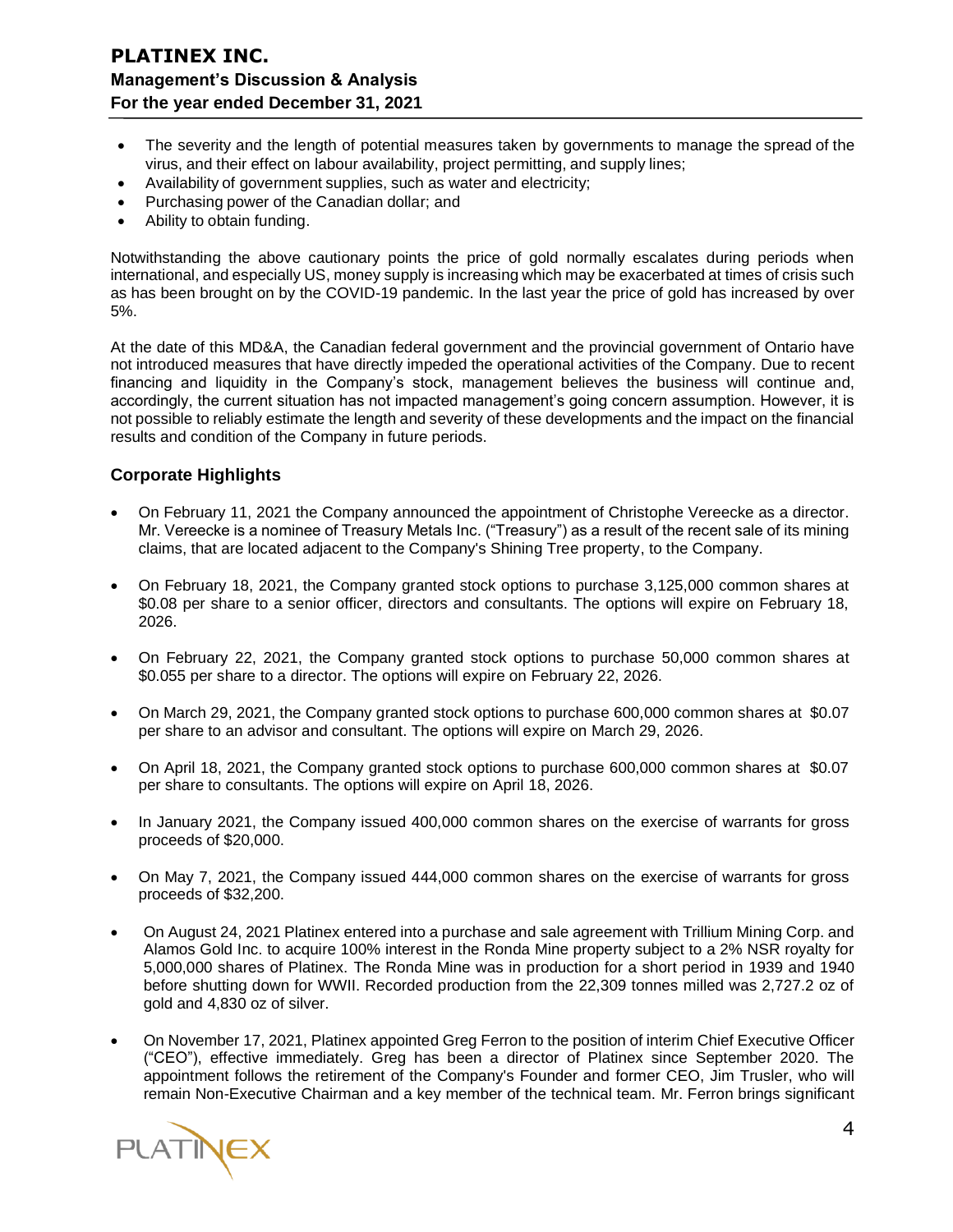and diverse experience with in-depth knowledge of Platinex allowing for a seamless transition. Mr. Ferron has 20 years of mining industry and capital markets experience. He has held various senior level roles in mining, corporate finance, corporate development including Laramide Resources Ltd., Treasury Metals Inc., TMX Group and Scotiabank. He currently serves on the board of directors at Fancamp Exploration Inc.

- On November 17, 2021, the Company granted stock options to purchase 3,400,000 common shares at \$0.05 per share to certain officers, directors, consultants and advisors. The options will expire on November 17, 2024.
- On January 7, 2022, the Company acquired the 100% ownership interest in the W2 Copper-Nickel-PGE Project (the "W2 Project" or "W2"). The W2 Project controls one of the major Oxford Stull Dome complexes (see image) and includes over 5 km of strike length of known Cu-Ni-PGE mineralization within a large (15,973 Hectare or 159.7 km<sup>2</sup>) land package located near the Ring of Fire. Historical exploration was carried out at W2 (formerly known as the Lansdowne House Property) by operators including Aurora Platinum Corp. during the 2000s, and Inco Limited, includes the following near surface drill results.

The Company expanded the size of the W2 Project as announced on January 27 and March 17, 2022.

The W2 Project covers the layered mafic-ultramafic Lansdowne House Igneous Complex ("LHIC") which is highly prospective for copper-nickel (Cu-Ni) and reef-type platinum group element (PGE) deposits. The widespread Cu-Ni-PGE mineralization is delineated in at least seven significant mineralized zones within a 7.5 km long folded corridor. The common thread of strong Cu-Ni-PGE, Cr and Ti-V mineralization in the mafic ultramafic intrusions ringing the Oxford Stull Dome is suggestive of a common source, a very large magmatic system and therefore a potential significant abundance of the metals in each intrusion.

The transaction has been effected by way of a purchase and sale agreement (the "Agreement") between Platinex's wholly owned subsidiary, Endurance Elements Inc. ("Endurance Elements"), and Springer Mineral Resources Corporation ("Springer").

Pursuant to the Agreement, Platinex issued 3,625,000 Platinex shares to Springer (the "Share Issuance"). The Share Issuance is subject to a statutory 4 month hold period. Platinex has also paid \$25,000 in cash and granted Springer a net smelter returns royalty of up to two (2%) on the mining claims comprising the W2 Project. An additional \$25,000 cash payment will be made within 90 days of closing.

Subject to certain conditions and two shareholder value enhancing project milestones being achieved Platinex will pay up to an additional \$300,000 to Springer, of which \$212,500 can be paid through the issuance of Platinex shares. Such issuance of shares being based on the 5-day VWAP of Platinex shares immediately preceding the date of payment. The incentive payments do not impact the project ownership.

• On March 14, 2022, Platinex appointed Sam Kiri, CFA, to the Company's board of directors, where he will chair the audit committee.

Mr. Kiri has over 20 years of capital markets and asset management experience in North America, Europe and the Pacific Rim, with a primary focus on the mining and energy sectors. He was an equity analyst for the Scotia Pacific Rim Mutual Fund and one of the founders of Proactive Investors, a global media network that provides information on capital market activities, with considerable focus on the mining sector. In addition, he is involved in cross-border capital markets with ASX (Australian Securities Exchange) and London AIM (Alternative Investment Market) companies on the Toronto Stock Exchange. Mr. Kiri was involved in macro policy research with a focus on the impact of geopolitics on the energy and mining sectors. His past and present clients include Medley Global Advisors (United States), Zimmerman Adams International (United Kingdom), CRU Group (United Kingdom) and Roskill/Wood Mackenzie (United Kingdom) global research institution specialized in battery metals and industrial

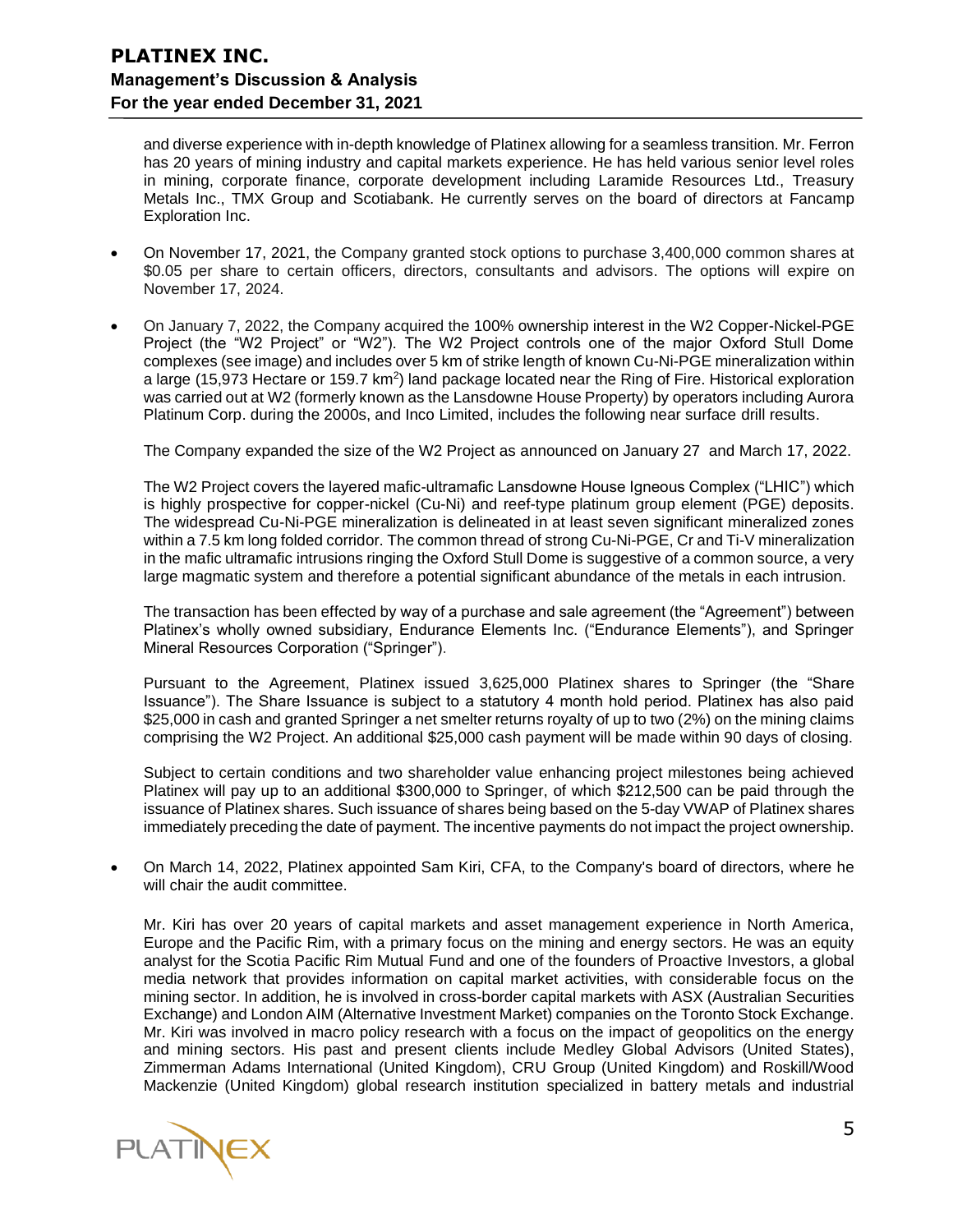minerals. Mr. Kiri's education includes a BSc in mechanical engineering (petroleum refining) and he is a member of the Chartered Institute of Management Accountants (London).

• On March 22, 2022, Platinex acquired 63 mining claims adjoining its Shining Tree project through an agreement with Skead Holdings Ltd. The acquisition increases the Shining Tree property holdings from 21,847 hectares (53,985 acres) to 23,219 hectares (57,375 acres) and covers area in the central western portion of the project.

The new acquisition covers some of the down dip extension and a prominent spur fault associated with the Ridout-Tyrrell deformation zone (RTDZ). The RTDZ is a trans-crustal structure, along which several world-class gold deposits are spatially and genetically associated. On the Shining Tree property, the RTDZ has been identified as the likely source of highly anomalous gold indications in a provincially significant gold dispersion train.

• On April 5, 2022, Platinex closed a non-brokered private placement for gross proceeds of \$1,536,300. The company issued 16,060,000 units ("Unit") at a price of \$0.05 per unit. In addition, the Company issued 12,221,667 flow through units ("FT Unit") at a price of \$0.06 per unit.

Each Unit and FT Unit consists of one common share and one-half of a common share purchase warrant. Each full warrant is exercisable into a common share at an exercise price of \$0.07 for a period of 36 months from the closing of the offering.

The Company will use the proceeds of the offering to incur Canadian Exploration Expenses on its exploration properties in Ontario including W2 copper-nickel-PGE project in the Ring of Fire and the Shining Tree gold project in the Abitibi and for general corporate purposes.

The Company anticipates closing a final tranche of the offering shortly.

# **Properties**

### The **Shining Tree Gold Property** is described below:

The Company maintains an interest in two properties.. The property requires assessment work to keep it in good standing. Work may involve airborne geophysical surveys, ground geological, geophysical, and geochemical surveys with line-cutting and drilling.

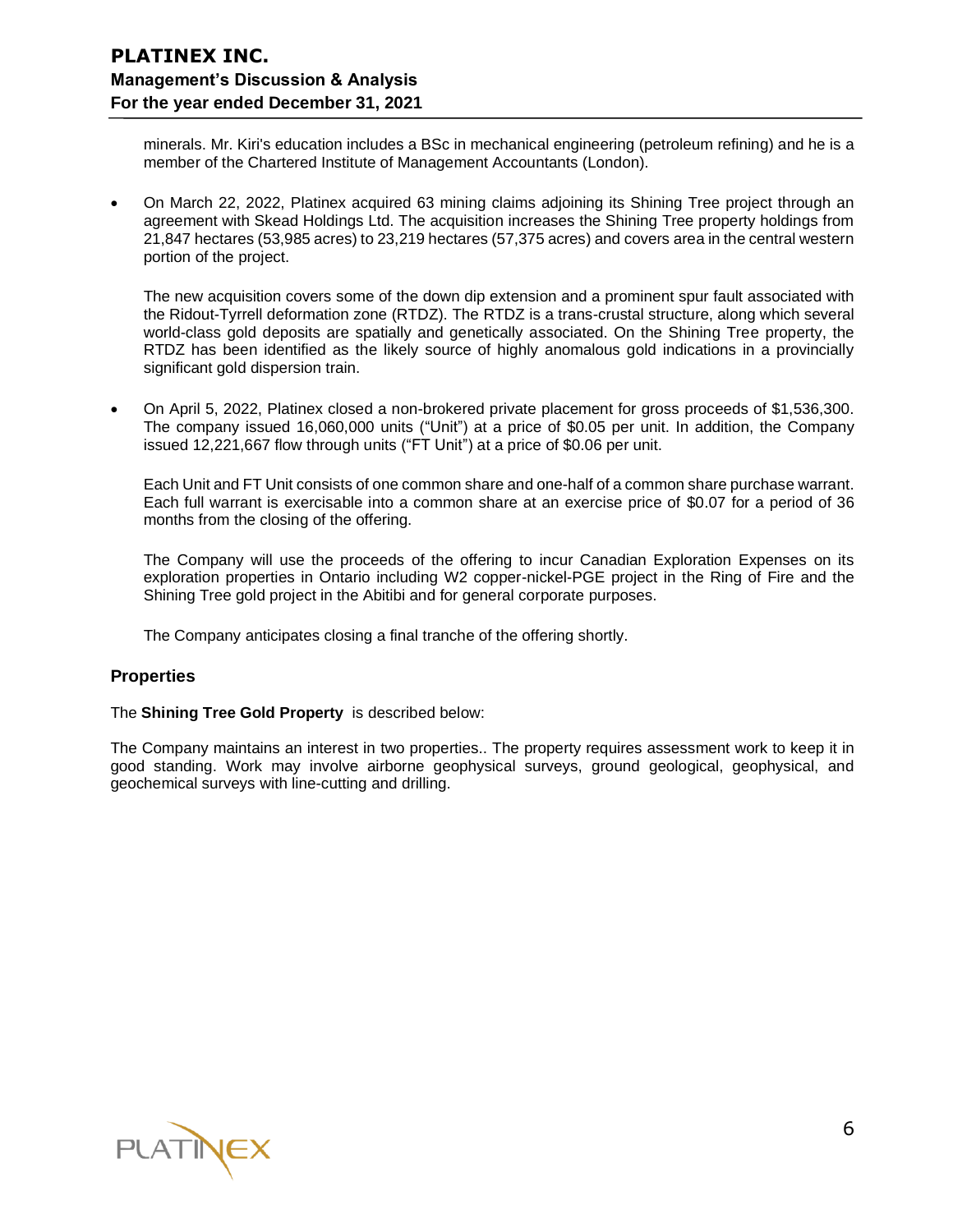

### **a)** Property Acquisition and Background

The total area of the property now stands at 21,806 Ha or 53,883 ac.

In 2011, the Company vested an option agreement with Skead Holdings Ltd., with respect to 139 claim units (5,680 acres or 2,299 ha), situated in Churchill, MacMurchy and Asquith Townships in Ontario (the "Shining Tree Property"). The Company now holds a 100% interest in the claims subject to a 3% NSR and advance royalty payments of \$10,000 per year commencing in April 2019.

Platinex may eliminate the requirement for future advance royalty payments by making a one-time advance royalty payment of \$100,000. Two thirds of the 3% NSR may be reduced by staged payments totaling \$1.75 million. If Skead Holdings Ltd. wishes to sell the residual royalty interest the Company retains a right of first refusal to purchase the NSR. On May 10, 2012, the Company acquired a lease (40 acres, 16 ha) from Gary John McBride for 200,000 shares of the Company. The lease is central to the Shining Tree property.

Between August 2016 and December 31, 2020 (as described in detail in Management's Discussion & Analysis For the Year Ended December 31, 2020) Platinex entered into and subsequently vested an option agreement with Skead Holdings Ltd. and Ashley Gold Mines Limited (together "Skead-Ashley") and also purchased and staked claims contiguous with the original Shining Tree Gold Property in Churchill, MacMurchy, Asquith,

**PLATINEX**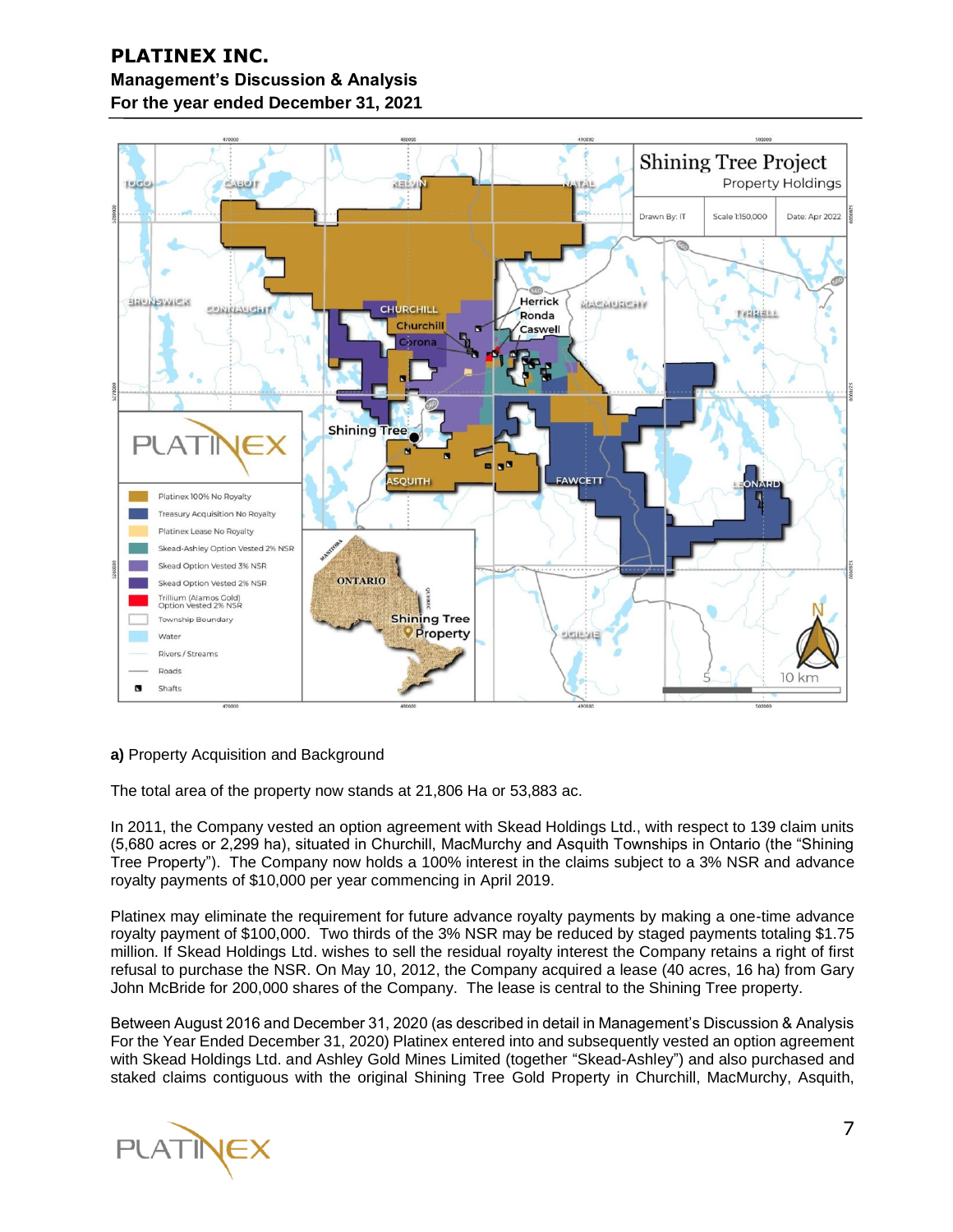Connaught, Kelvin, Fawcett, Cabot and Natal Townships in Ontario. The Skead Ashley agreement involves 60 claim units in Churchill, MacMurchy and Asquith Townships which are subject to a 2% NSR.

The property acquisition has encircled the former producing Ronda Gold Mine and includes the southern half of the workings enhancing the Shining Tree Property's exposure to the intersection of a major east-west gold bearing structure, the Ridout-Tyrrell Deformation Zone and a north-south fault.

A NI 43-101 technical report dated June 8, 2018 prepared by Hrayr Agnerian covers the expanded property and was filed on SEDAR.

On March 25, 2019, Platinex amended its Option Agreement with Skead-Ashley to segment claim L4212960 which is held 50% by Skead-Ashley, from the remainder of the optioned property which is held as to 100% by Skead-Ashley.

Giving consideration to the above changes Platinex held some 860 cells and partial cells comprising 15,229 ha or 37,616 acres.

On July 15, 2020, the Company and Treasury Metals Inc. ("Treasury") entered into an agreement between the two companies (the "Transaction"):

- a) Treasury will transfer a 100% interest in its 280 claim unit 5,045 Ha. (12,466 ac.) Shining Tree Fawcett East property (the "Shining Tree East Property") to Platinex, to create the largest combined gold focused property package in the Shining Tree District, Northern Ontario (the "Shining Tree Property"). The Shining Tree Property is located on 21km of the Ridout-Tyrrell Deformation Zone which also hosts IAMGOLD's Côté Lake gold deposit and Caldas Gold's Juby deposit;
- b) Treasury will transfer to Platinex royalties comprising three Ontario and Chile based exploration projects covering gold, PGM's and base metal opportunities (the "Royalties") to enhance Platinex's existing royalty portfolio;
- c) In consideration for acquiring the Shining Tree East Property and the Royalties, Platinex will issue to Treasury 12,500,000 common shares ("Consideration Shares") of Platinex and 5,000,000 non-transferable common share purchase warrants ("Consideration Warrants") of Platinex. Each Consideration Warrant will be exercisable at a price of \$0.05 per share for a period of twenty four months from the date of issuance. Treasury shall not exercise the Consideration Warrants if such exercise would result in Treasury owning 20% or more of the issued and outstanding Platinex Shares. However, Treasury is committed to exercising 3,000,000 of the consideration warrants on or before September 1, 2020;
- d) If Treasury exercises the Consideration Warrants on or before September 1, 2020, it will receive an additional non-transferable common share purchase warrant (a "Secondary Warrant") for each Consideration Warrant exercised. Each Secondary Warrant entitles the holder to purchase one common share of Platinex at a price of \$0.20 per share for a period of 24 months from the date of the closing of the Acquisition. The Secondary Warrants provide that Treasury shall not exercise the Secondary Warrants if such exercise would result in it owning 20% or more of the issued and outstanding common shares of Platinex;
- e) Treasury will contribute operational efficiencies between the two companies with a view to provide effective management going forward to advance the Shining Tree Property;
- f) Treasury will undertake to support Platinex's management for a two-year period in shareholder votes;
- g) Platinex will grant Treasury a first right of refusal to participate in further financings of Platinex shares for a period of two years to maintain its percentage interest;
- h) Treasury will have the right to appoint a nominee to the board of directors of Platinex; and
- i) Giving consideration to the combined property areas and adjustments to area created due to expansion of boundary cells as a result of the new Mining Act in the province the total area of the property stood at 21,720 Ha or 53,648 ac.

### **b) Herrick Deposit**

**PLATINEX**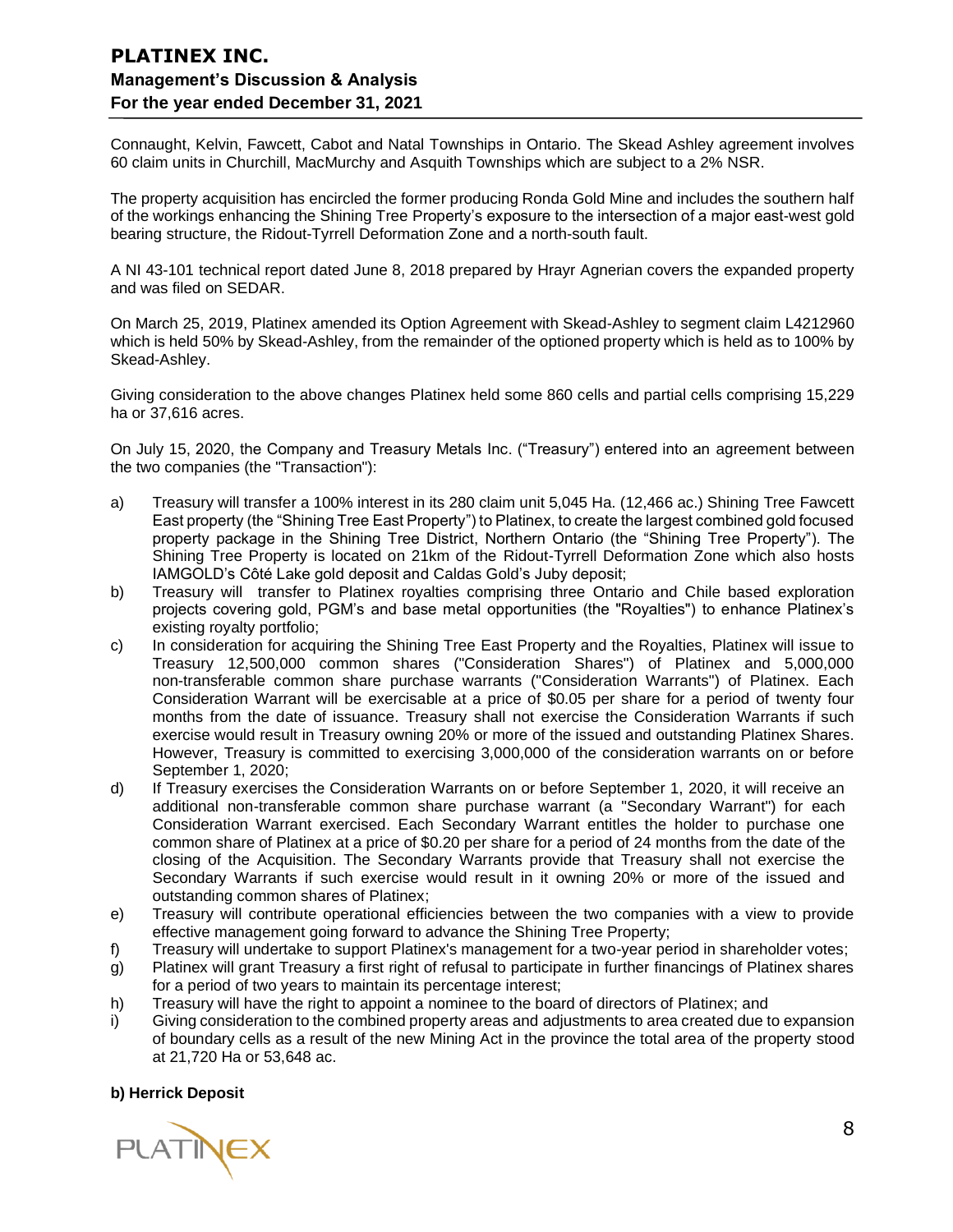There are 21 known gold prospects on the property which have been explored underground. One such prospect is the Herrick Gold Mine. The Herrick deposit was discovered in 1918 and subsequently was developed by a 94 m shaft with 345 m of lateral development on two veins. In 1989 Unocal Ltd. ("Unocal") evaluated the historic data and, based on that, stated a potential for the system to carry 5,716 tonnes per vertical metre at 7.2 g/t Au over a width of 1.8 m (400 ounces per vertical foot), Unocal carried out diamond drilling of 11 holes for 1,473m and collected 201 channel samples and 35 composite grab samples on the Herrick vein. In 1990 Fort Knox Gold Inc. followed this work with 45 further channel samples and confirmed the presence of gold mineralization over a 385m strike length, obtaining samples grading up to 56.5 g/t Au over 1.0 m.

Between 2009 and 2011, the Company has drilled 51 holes for 6,190m on the Herrick deposit. All except one of the holes returned gold values and the deposit has been tested along a 380m strike length and to 300m depth. It is open in all directions.

Based on recommendations obtained from an independent consultant a modest 16 hole, 1400m drill program could establish an initial small resource on the Herrick deposit as well as testing for possible extensions.

An Inversion study of available Down Hole IP data was recently completed revealing combined E-W chargeability and resistivity anomalies from 100m to 400m depths. This feature is orthogonal to the known deposit and underlies or is west of the drill hole collars.

### **c) Gold and Multi-element Determinations in Glacial Till**

The Company has been conducting an ongoing till sampling program. Many of the samples contain pristine gold suggesting a nearby bedrock source. The Company views this result as the initial step in locating and identifying one or more major gold deposits.

Acquisition of a significant strike extent along the Ridout-Tyrrell Deformation Zone gives Platinex access to a very prospective source for the gold. This deformation zone remains largely underexplored.

Gold is known as the best pathfinder to gold, intuitively providing the most direct path to a significant discovery. Less direct indicators of gold including other geochemical, geophysical and geological expressions are less reliable indicators of gold in the ground. Not all major gold deposits in glaciated terrains provide evidence of their existence through gold dispersion trains. However, gold dispersion trains are always pathfinders to sources of gold in place and major gold dispersion trains are either associated with major gold deposits or multiple spatially concentrated gold deposits. This is the promise of the Shining Tree property.

The Company commenced a property wide till sampling program in 2020 and continued in 2021. During this segment of the till program 115 till samples were collected and were processed for gold-grain content by Overburden Drilling Management (ODM) of Nepean, Ontario, with one sample returning a high value of 207 gold grains, of which 116 grains are pristine and modified. More of the sampling in this campaign was done proximal to the Ridout Tyrrell Deformation Zone and many of those samples have high gold counts.

From all gold in till work on the Shining Tree property and published data nearby a total of 766 till samples have been collected of which 312 samples have returned counts equal to or greater than 10 grains, 105 samples equal to or greater than 25 grains, and 23 samples equal to or greater than 50 grains. This is an exceptionally successful program which will be continued in 2021 in order to identify gold targets along the Ridout Tyrrell Deformation Zone.

This till sample is considered highly prospective since minimal exploration work has been conducted in this area before and its association with the deep-seated RTDZ structure.

PLATINEX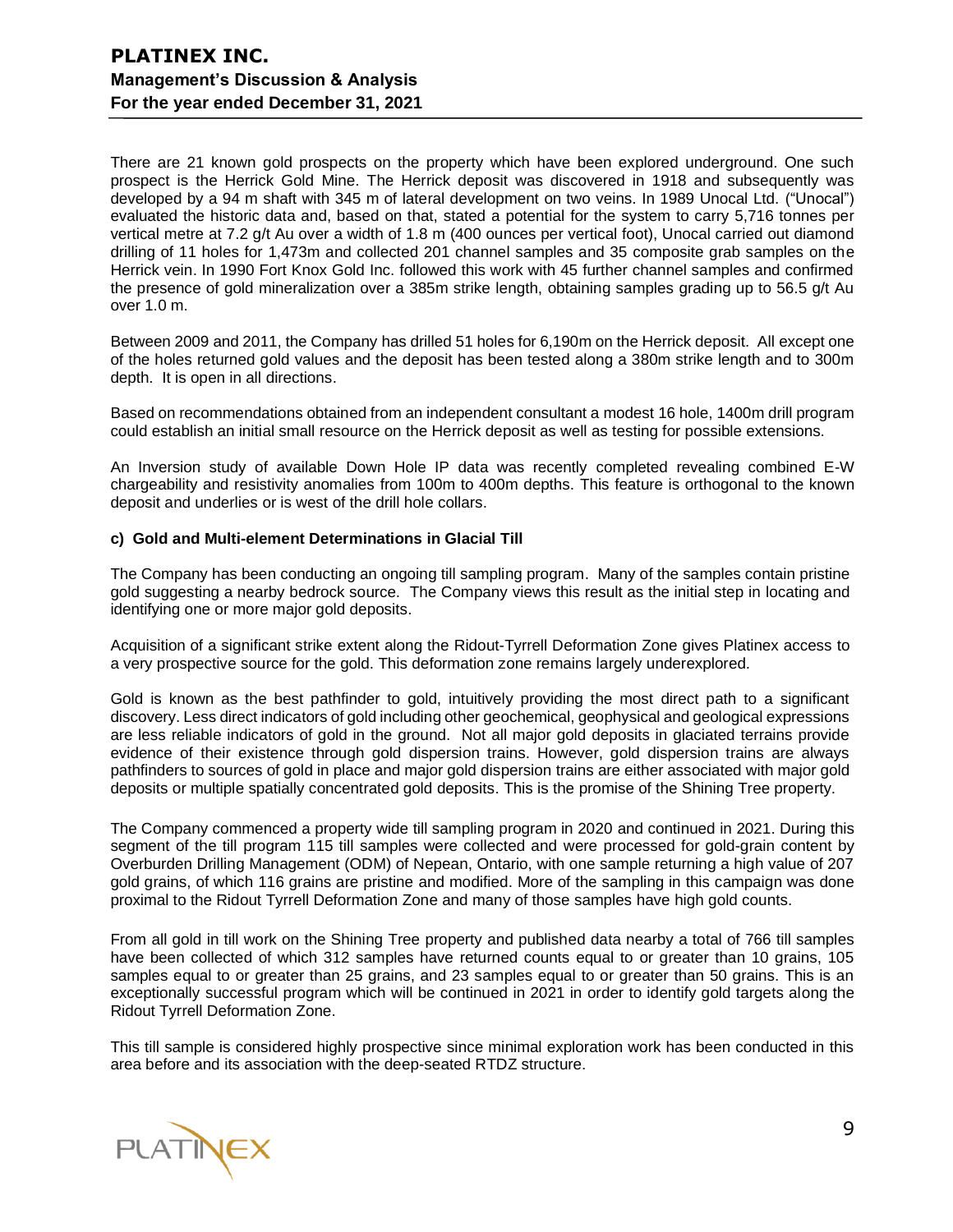Of the till samples collected on the property, 582 have been processed by screening part of the sample and creating a table concentrate of the high-density materials for the gold grain counts. The table concentrates are weighed and samples are assayed with results ranging from 0.005g/t Au to a high of 64.4g/t Au. The estimated gold from table concentrates accounts for approximately 10 to 20% of the gold in the till samples.

A total of 620 glacial till samples within a 14 km long and 9 km wide, 90 km<sup>2</sup> gold dispersion train reveal significant gold grain counts and 397 gold in till fines analyses for gold indicating that one or more potential significant sources of gold were scraped by Wisconsinan glaciation. The average grade of the till samples derived from the gold in fines analyses is 11.79 parts per billion gold (equivalent to 0.01179 g/t Au) and is derived from samples from much of the gold dispersion area. From test pitting, by hand and with a backhoe to collect the till samples, the till ranges in depth from 0.5m to 1.75m and averages approximately 1.5m thick.

The fines portion from the gold in till samples have been analysed for multiple elements. In conjunction with other property wide data collection and synthesis approaches. This year a new perspective has taken shape. One unusual result that encouraged this analysis is that 5% or 31 samples contain up to 300 cinnabar grains (mercury sulphide). Apparently, cinnabar is very rare in Early Precambrian rocks. One known example of cinnabar with arsenic and antimony minerals in a gold deposit is at Hemlo. The samples containing cinnabar generally also have high total and pristine gold counts. Due to this association the mercury background was tested in samples taken in 2020 and 2021 along with arsenic and antimony. Strong correlations of high pristine and total gold grain counts with highly anomalous levels of barium, arsenic, antimony, molybdenum, and mercury were revealed. Less strong associations with high levels of zinc, copper, nickel, tungsten and sulphur are also evident. Many of these elements are known to occur in area gold deposits.

In a till many of the minerals containing the associated multi-elements break down quickly after erosion from source. Therefore, the strong correlations of such elements to high pristine gold counts is generally a good indicator of proximity to source of the pristine gold grains thus making this a very important interpretative tool.

Additional data has been collected from the till program over the years including bedrock sampling at the bottom of the holes, pebble and cobble identification. Further analysis is now being commenced to use the bedrock samples plus pebble and cobble determination to aid in production of geological maps of the property. Further the geochemical analyses is now to be used to contour trends on the property and further identify priority areas for exploration. This will be supplemented with additional geochemical exploration.

The gold in till data will be used to model potential sources to develop drill hole targets.

## **d) Additional Work Completed in 2020-21**

The exploration program will focus on the under-explored 21 kilometres of the Ridout-Tyrrell deformation zone, 12 additional km of parallel structures and associated syenite intrusives. This major deformation zone trends as far west as Borden Lake, through the area of IAMGOLD's Cote Gold deposit, directly through the Platinex Shining Tree Property and on to Caldas Gold's gold project which includes the Juby deposit. The gold in till work described above which will target gold occurrences along the Ridout-Tyrrell deformation zone is being supplemented by airborne magnetometer data synthesis and magnetic inversion studies, The data acquisition and processing phases of the LIDAR survey have been completed. A stripping and channel sampling program on the Caswell prospect was conducted in the fall and winter of 2020 with results from 552 channel samples reported recently. A drilling program commenced in April was completed in June. Most of this initial part of the drilling was focused on the Caswell east area The highlight of the Caswell east area was the drilling of the Vein 109 area. Holes WP11-01, WP21-11 and WP21-12 intersected the zone with widths ranging from 10.95 to 17.37m with anomalous results and a high assay of 18.75g/t over 0.5m. There are several old trenches with historic noted vg on strike.

The last drill hole targeted a strong IP anomaly believed to be associated with the Ridout-Tyrrell Deformation Zone. A 14.9m zone believed to be the RTDZ returned 0.03g/t Au and associated accessory mineralization

**PLATINEX**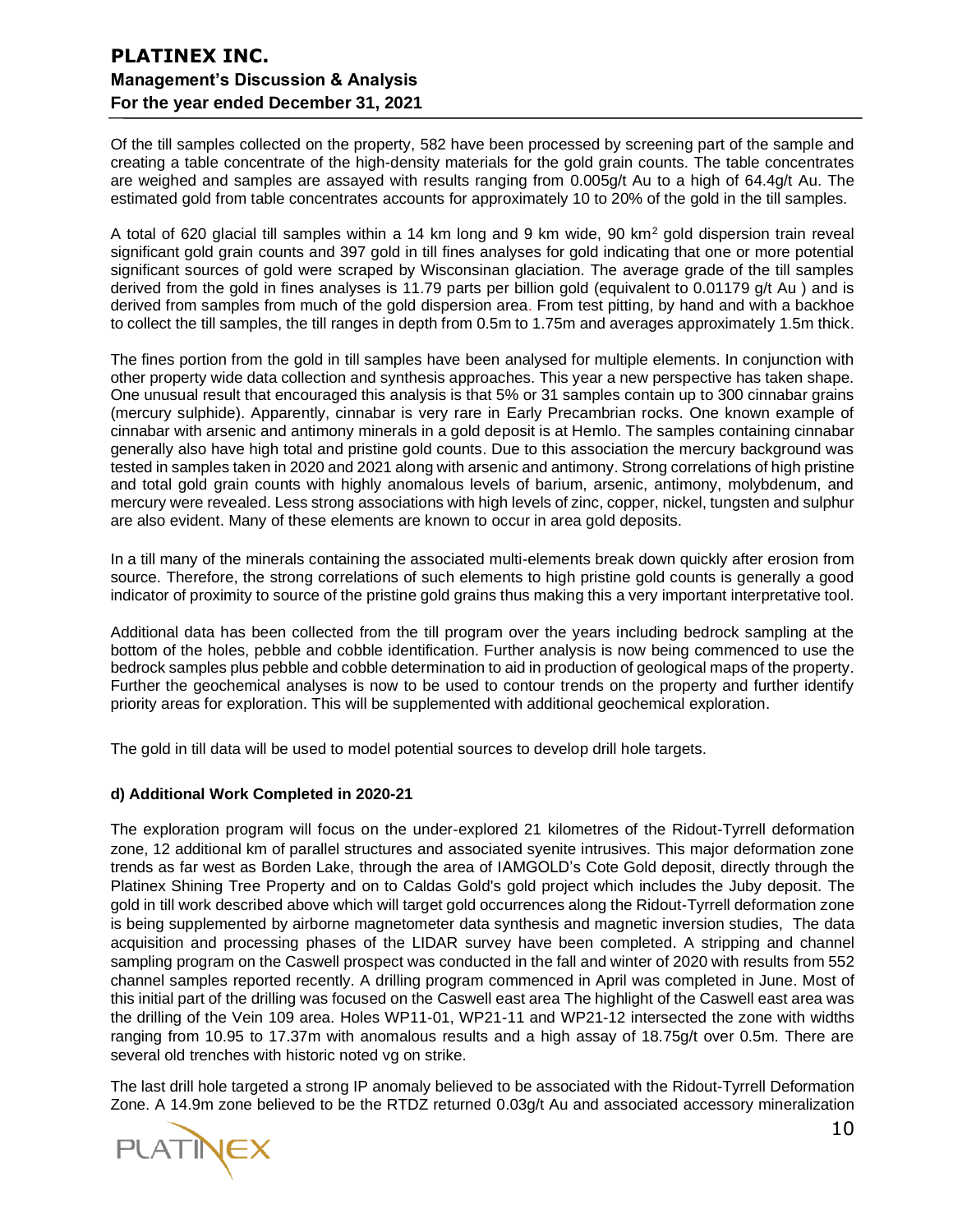containing up to 186 parts per million ("ppm") zinc, 353 ppm arsenic, 239ppm barium, 9.2 ppm antimony,116 ppm copper, 573 parts per billion ("ppb") mercury, 68.6 ppm molybdenum and 16 ppm tungsten. The association of anomalous levels of zinc, arsenic, barium, antimony, copper, mercury, molybdenum and tungsten with gold from the within the RTDZ may well form a fingerprint for this type of mineralization. Indeed, this same association with much higher anomalous multi-element results was noted in the fine portion of many of the highly anomalous gold in till samples (see press release dated September 27, 2021).

Fifty seven line Km of line cutting were completed in April to cover the Caswell Churchill, Ronda and Herrick Mine sites. Twenty eight and a half line km of IP were conducted outlining 23 chargeability anomalies 15 of which are high priority. These have been followed up with prospecting and soil sampling.

In addition to the above work the field component of a property wide LIDAR survey was recently completed and that is being reviewed for the detailed data that will provide. To accompany the LIDAR a property wide synthesis of all of the magnetic data was conducted to enhance the structural interpretation of the property.

The geochemical interpretations from fines analyses of the gold in till are leading to isolation of zones where associations with mercury, arsenic, antimony and molybdenum and gold are proximal to certain faults associated with the Ridout-Tyrrell Deformation Zone on the property. Such target areas are to be further investigated with prospecting, geological mapping, soil geochemistry and IP before identifying drill targets.

The 3D magnetic inversion has now been completed in the central portion of the property. The results are displayed on the Home page of the website in a video format showing the special relationships between the deep structures, existing IP anomalies, gold in till anomalies multi-element analyses and any other relevant features. Several large and high magnetic susceptibility bodies present as targets for follow up exploration including:

- 1. A trachyte, which attaches to a deep-seated magnetic anomaly, correlates with an E-W Down Hole IP inversion anomaly and a 39.3m well mineralized and altered section of trachyte in hole HU-89-8.
- 2. A magnetic body correlates with a widespread area of high gold in till values and abundant levels of mercury, zinc, molybdenum, barium, arsenic, antimony, copper and tungsten in the gold in till fines. The magnetic susceptibility anomaly broadens significantly at depth. This area is also centred on a gravity high.
- 3. Initial indications are that portions of the Ridout Tyrrell Deformation Zone and a related parallel structure form deep seated magnetic features.
- 4. A large gold in till anomaly is near a strong IP anomaly which correlated with the margin of a very strong and deep-seated magnetic susceptibility anomaly.

Interpretation of Ridout Tyrrell Deformation Zone (RTDZ) based on the mapping of geological features, has been done property wide revealing a 21km length and two possible related faults one parallel to the RTDZ and the other a spur fault intersecting the Herrick Mine veins. These two features would provide an additional 12 km of high potential target area for a total of 33km of prospective geological structures.

During 2020 and continuing this year a program was commenced to upgrade technical computing capacity with upgrades to computer platforms and GIS platforms. This is being used to bring data together from diverse and in some cases antiquated software to better communicate with the geotechnical and other persons in the organization.

## **e) Highlights for the Potential of the Shining Tree Property**

The more salient aspects of the Shining Tree Property's (the "Property") potential include:

**PLATINEX**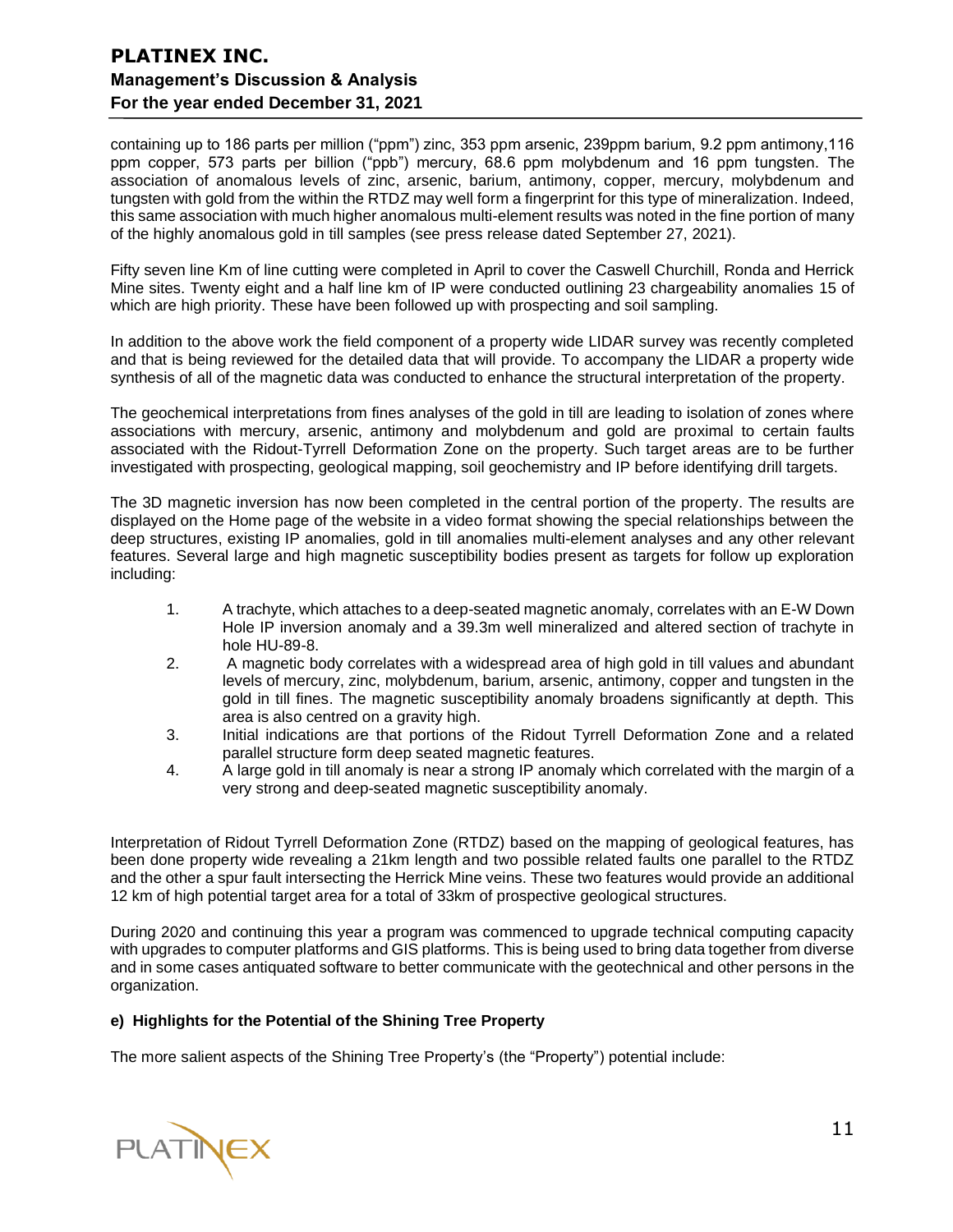- 1. Mining camp scale property which de-risks chances of exploration failure. Shining Tree is a virtually pristine property from a modern exploration viewpoint sited in the prolific Abitibi greenstone belt which is the most prolific mining belt in the world.
- 2. Anomalous gold in till results need to be followed up and expanded upon.
- 3. Presence of a major gold bearing deformation zone (Ridout-Tyrrell Deformation Zone) over a 21 km strike length which has not been a focus of prospecting or exploration in the past.
- 4. Proximity to a gold porphyry (Cote Gold) which is older than other known gold deposits in the Abitibi, and its provenance and possible repetition are yet to be determined.
- 5. Presence of many gold prospects and deposits with limited modern exploration.
- 6. Existence of at least two persistent types of gold association. (gold-arsenic and gold-telluride association). These are signature features prominent in major gold camps such as Kirkland Lake and Red Lake.
- 7. Continuity of gold mineralization hole to hole as at the Herrick deposit has positive size implications. If the gold grades found in near surface sampling repeats and improves with depth there may be potential to find a deposit like the West Timmins Mine.
- 8. Proximity along east west structures of two significant scale gold deposits (Cote Gold (more than 10.2 million ounces Au measured and indicated resources) (Source IAMGOLD news release dated February 18, 2020 and the Juby 0.773 million ounces of gold in the Indicated Resource category and 1.488 million ounces of gold in the Inferred Resource category (Source Technical report filed by Caldas Gold dated October 5, 2020)).
- 9. The development of a mill at Cote Gold will bring milling capacity and mining infrastructure closer to Shining Tree and increase the intrinsic value and potential of the Property.
- 10. The bulk of the property is 100% owned by Platinex with no underlying royalties. A small portion of this is subject to a 3%NSR and \$10,000 annual advance royalty payments. The remaining portion of the Property is subject to an option agreement with favourable terms. Platinex has vested this option agreement.
- 11. There is a team of prospector-vendors and consulting geologists very knowledgeable about the Property and the belt and who have collaborated to build up this opportunity and remain as a resource.

### **f) Memorandum of Understanding**

In October 2017, the 2009 exploration agreement with Mattagami and Matachewan First Nations was amended to include the additional claim units to the Shining Tree Property. A revised mineral exploration plan under the New Ontario Mining Act was submitted in 2017 and came into effect in February 2018. A 3 year exploration permit was approved in February 2018. Platinex issued 100,000 common shares of the Company to Mattagami First Nation in consideration of assistance they provided in facilitating the permitting process during exploration and the receipt of a written report identifying traditional knowledge and activities in reference to the Shining Tree Property. In March 2021, the agreements were amended to include additional properties. Exploration Plans and Permits were approved in March 2021 on a portion of the property. This process is to be implemented progressively on the remainder of the property. Additional permits and plans are to be filed shortly.

#### **W2 Project:**

The Company also owns a 100% ownership interest in the W2 Project which controls one of the major Oxford Stull Dome complexes located near the Ring of Fire in norther Ontario. The W2 Project includes over 5 km of strike length of known Cu-Ni-PGE mineralization within a large (15,973 Hectare or 159.7 km<sup>2</sup>) land package.

• Approximately \$5M in historic exploration expenditures including 8,772 metres of drilling

PLATINEX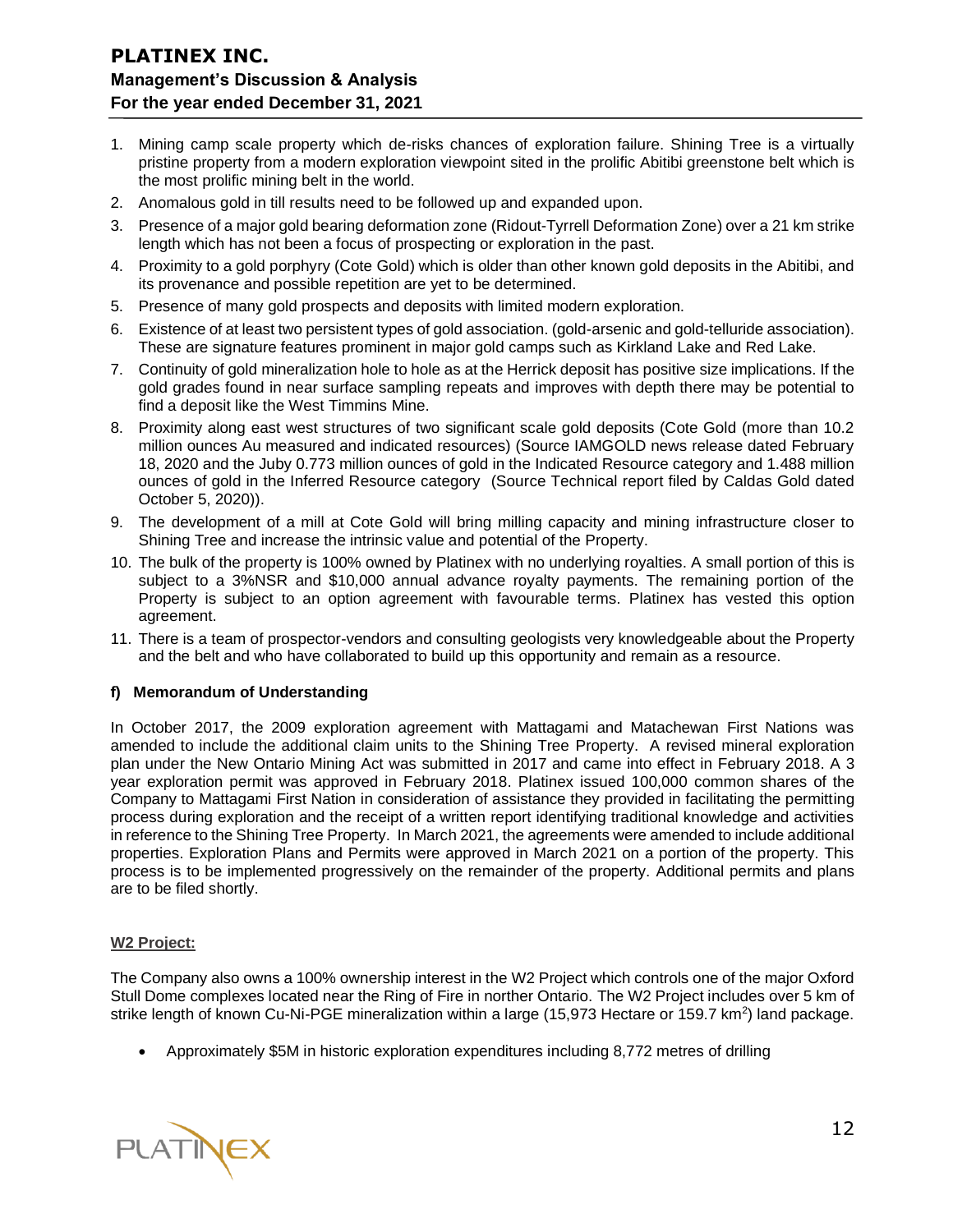- Helicopter-borne electromagnetic and magnetometer surveys carried out by Aurora Platinum Corp. (VTEM, 2006) and Temex Resources Corp. (AeroTEM II, 2008). Numerous attractive targets require further evaluation and drill testing
- Early drilling efforts assayed for PGEs sparingly. Assaying for anticipated PGE accessories such as rhodium, osmium, iridium and ruthenium has not been completed. This may represent an opportunity to enhance the value of the known mineralization
- The Oxford Stull Dome hosts several large-scale, Cu-Ni PGE rich intrusive complexes including:
	- o Lansdowne House Igneous Complex (LHIC)
	- $\circ$  the Big Trout Lake Layered Intrusive Complex (wherein Platinex owns a 2.5% Net Smelter Royalty), and
	- o the Ring of Fire Intrusive Complex
- The W2 Project is transected by a major transcrustal structure, the Stull-Wunnummin Fault Zone (SWFZ), which extends easterly for 600+ km from Gods Lake in Manitoba through Big Trout Lake-LHIC to the Ring of Fire in Ontario and hosts several gold deposits/prospects including Yamana Gold's Monument Bay/Twin Lakes Deposit in Manitoba and Northern Superior's TPK gold prospect (25.87 g/t Au over 13.5 m), located just west of W2

See claim and area map below.

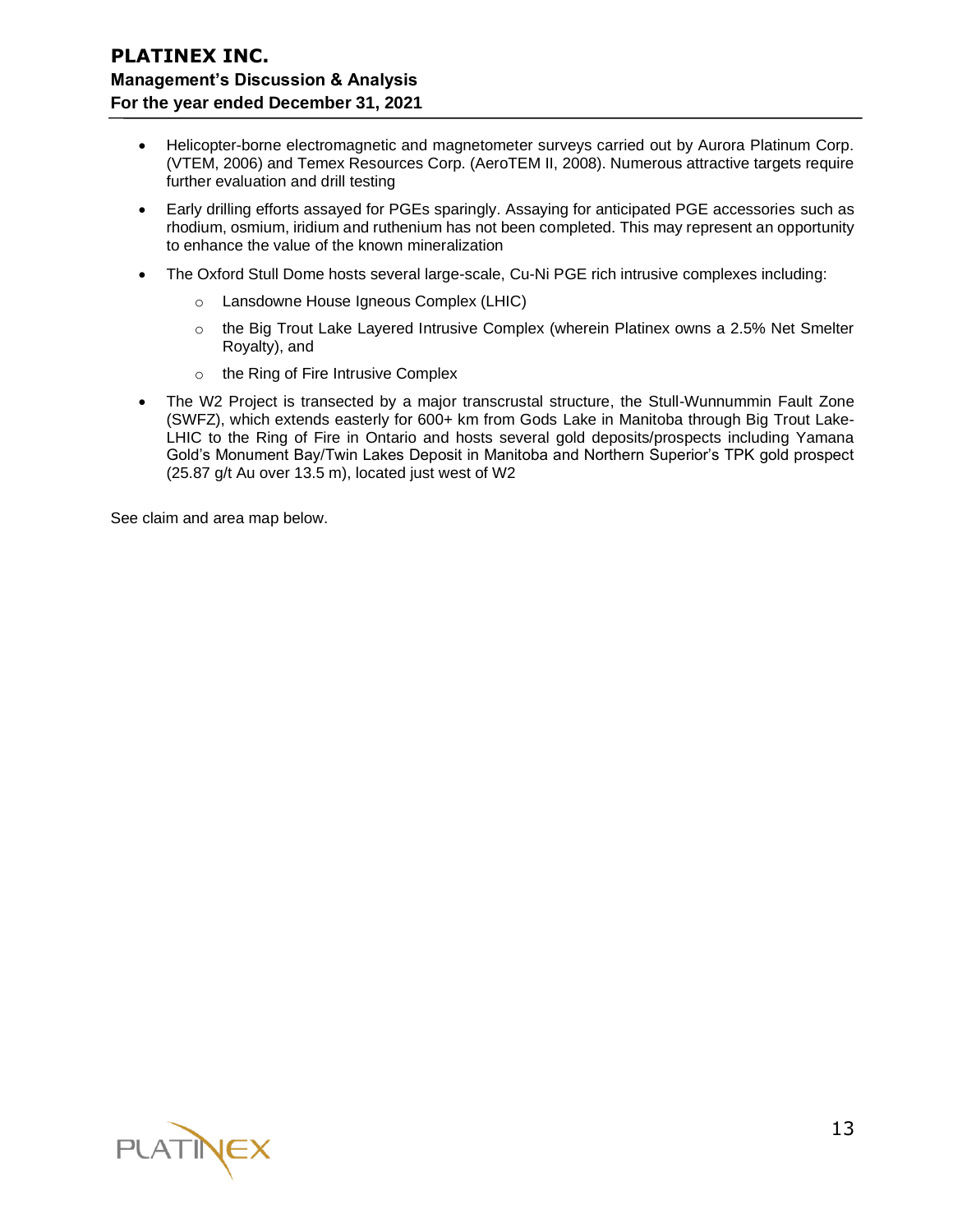

The W2 Project is underlain by Archean supracrustal rocks including clastic and chemical metasediments, metavolcanic rocks, and felsic to intermediate plutonic rocks both older than and younger than the supracrustal sequence. This package was intruded by a series of apparently comagmatic intrusions of the Lansdowne House Igneous Complex (LHIC) with compositions ranging from dunite through peridotite and pyroxenite to a series of gabbroic rocks. The gabbroic series includes a wide range of textural and modal subtypes, notably including abundant igneous breccias comprising clasts of the intrusive suite in a gabbroic to pyroxenitic igneous matrix.

Overall the system shows strong parallels with the nearby Ring of Fire Intrusive Suite (ROFIS), with which it may well be coeval. Similar to the ROFIS, at the LHIC there is an ultramafic body within an area spanning 7 x 4 km, associated with a similar volume of gabbroic rocks, and there is a nearby ferrodioritic to ferrogabbroic intrusion hosting massive magnetite layers. The most primitive rocks on the W2 property are dunites with LREE-depleted trace element distributions indicative of their derivation from depleted mantle, like the ROFIS. It is most likely that the parental magma of the LHIS was, like that at the ROFIS, a common Munro-type komatiite of the type that was very widespread in the Archean. These magmas are associated with much of the world's deposits of Cr, Ni, Cu, and PGE. The occurrence of other rocks in the LHIC with more fractionated LREE-rich trace element signatures could result either from their origins as arc magmas distinct from the LHIS, or from the contamination of LHIS magmas by assimilation of arc-derived crustal rocks during its emplacement and evolution. That process of contamination may have driven the LHIS magma to become saturated with immiscible sulfide liquid that collected to form the sulfide mineralization seen on the W2 property.

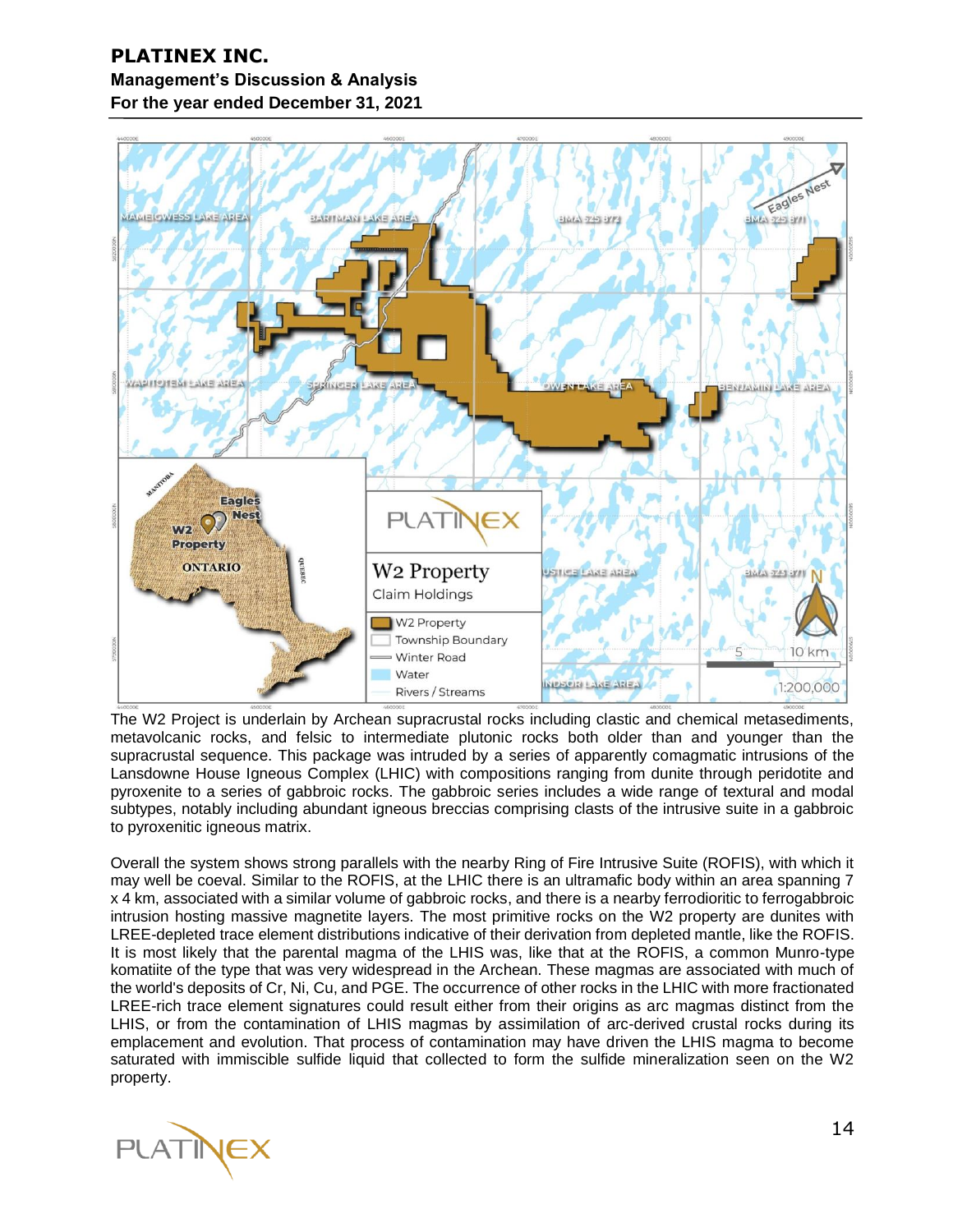Next steps for W2 Project:

- 1. Completion of exploration permit
- 2. Complete data review including GIS compilation and NI 43-101 report
- 3. Initial field work including soil sampling, prospecting, detailed ground geophysics and drill target selections in the Spring/Summer
- 4. 5,000m drill program in two phases subject to funding and results of step 1-3.

The information presented in this MD&A has been reviewed and approved by James R. Trusler, P.Eng., Chairman of Platinex and the qualified person for exploration at the W2 project, as defined by National Instrument 43-101, Standards for Disclosure for Mineral Projects. The disclosure contained in this MD&A and news releases, including historical exploration results, is based on a NI 43-101 report: 2002, 'Lansdowne House Property, Bartman Lake Area, Northwestern Ontario' for Aurora Platinum Corp. by Richard J. Mazur, P.Geo. And Ike A. Osmani, M.Sc., FGAC, P.Geo, Greenstone Consulting, Sudbury, ON.

### **Selected Annual Financial Information**

The following is selected financial data derived from the audited consolidated financial statements of the Company as at December 31, 2021, 2020 and 2019.

| <b>Description</b>                            | <b>Year Ended</b><br>December 31,<br>2021 | <b>Year Ended</b><br>December 31,<br>2020 | <b>Year Ended</b><br>December 31,<br>2019 |
|-----------------------------------------------|-------------------------------------------|-------------------------------------------|-------------------------------------------|
| Total revenues                                | nil                                       | nil                                       | nil                                       |
| Net loss                                      | (1, 207, 655)                             | (771, 612)                                | (456, 768)                                |
| Net loss per common share - basic and diluted | (0.01)                                    | (0.01)                                    | (0.00)                                    |
| <b>Total assets</b>                           | 2,392,125                                 | 2,683,029                                 | 65,736                                    |
| Total non-current financial liabilities       | 40,000                                    | 40,000                                    | nil                                       |
| Distribution or cash dividends                | nil                                       | nil                                       | nil                                       |

The following table sets out financial performance highlights for the last eight fiscal quarters.

|                                       | $31 - Dec$ | 30-Sept | $30 - Jun$ | 31-Mar  | $20 - Dec$ | 20-Sept | $20 - Jun$ | 20-Mar |
|---------------------------------------|------------|---------|------------|---------|------------|---------|------------|--------|
|                                       | \$         | \$      | \$         | \$      | \$         | \$      | \$         | \$     |
| Revenue                               | ۰          | ٠       | ۰          | -       | ۰          |         |            |        |
| Expenses                              | 442,425    | 99,805  | 279,290    | 386,135 | 161,701    | 463,157 | 98,021     | 48,733 |
| Net loss and<br>comprehensive<br>loss | 442,425    | 99,805  | 279,290    | 386,135 | 161,701    | 463,157 | 98,021     | 48,733 |

**PLATINEX**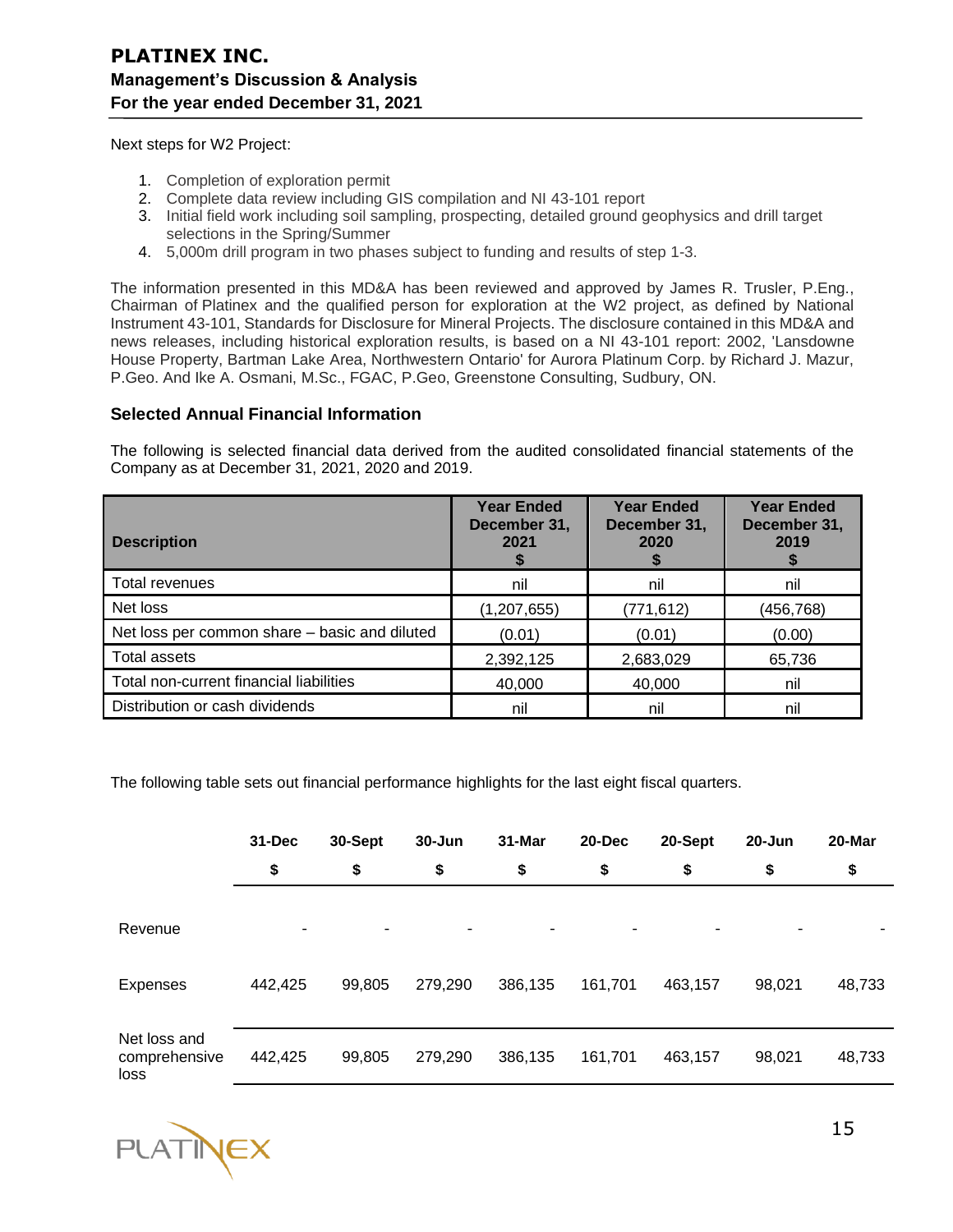| <b>PLATINEX INC.</b>                          |
|-----------------------------------------------|
| <b>Management's Discussion &amp; Analysis</b> |
| For the year ended December 31, 2021          |

| Loss per share<br>basic and<br>diluted | 0.0027    | 0.0006    | 0.0017     | 0.0024    | 0.0016    | 0.0036    | 0.0009    | 0.0005     |
|----------------------------------------|-----------|-----------|------------|-----------|-----------|-----------|-----------|------------|
|                                        |           |           |            |           |           |           |           |            |
| <b>Financial</b>                       | 31-Dec    | 30-Sept   | $30 - Jun$ | 31-Mar    | 20-Dec    | 20-Sept   | 20-Jun    | 20-Mar     |
| <b>Position</b>                        | \$        | \$        | \$         | \$        | \$        | \$        | \$        | \$         |
|                                        |           |           |            |           |           |           |           |            |
| <b>Total assets</b>                    | 2,392,125 | 2,338,786 | 2,289,556  | 2,476,979 | 2,683,029 | 2,113,617 | 114,974   | 70,905     |
| Total long-term                        |           |           |            |           |           |           |           |            |
| Liabilities                            | 40,000    | 40,000    | 40,000     | 40,000    | 40,000    | 40,000    | 40,000    |            |
|                                        |           |           |            |           |           |           |           |            |
| Shareholders'                          |           |           |            |           |           |           |           |            |
| Equity<br>(Deficiency)                 | 1,847,976 | 2,100,057 | 1,993,611  | 2,231,868 | 2,395,188 | 1,683,541 | (597,730) | (499, 709) |

## **Results of Operations**

#### **For the three months ended December 31, 2021 compared to the three months ended December 31, 2020**

The Company's net loss totaled \$442,425 for the three months ended December 31, 2021, with basic and diluted loss per share of \$0.0027. This compares with a net loss of \$161,701 with basic and diluted loss per share of \$0.0011 for the three months ended December 31, 2020. The increase in the net loss of \$280,725 was primarily attributable to:

• For the three months ended December 31, 2021, the Company incurred \$190,344 in share based compensation as compared to \$51,207 in the three months ended December 31, 2020.

### **For the year ended December 31, 2021 compared to the year ended December 31, 2020**

The Company's net loss totaled \$1,207,655 for the year ended December 31, 2021, with a basic and diluted loss per share of \$0.01. This compares with a net loss of \$771,612 with a basic and diluted loss per share of \$0.01 for the year ended December 31, 2020. The increase in the net loss of \$436,043 was primarily attributable to:

- The increase in investor relations and marketing of \$264,010 for the year ended December 31, 2021 when compared to the year ended December 31, 2020. Investor relations and marketing are an integral part of corporate development.
- For the year ended December 31, 2021, the Company recorded an increase in consulting and management fees of \$175,107 compared to the year ended December 31, 2020 due to an increase in activity.

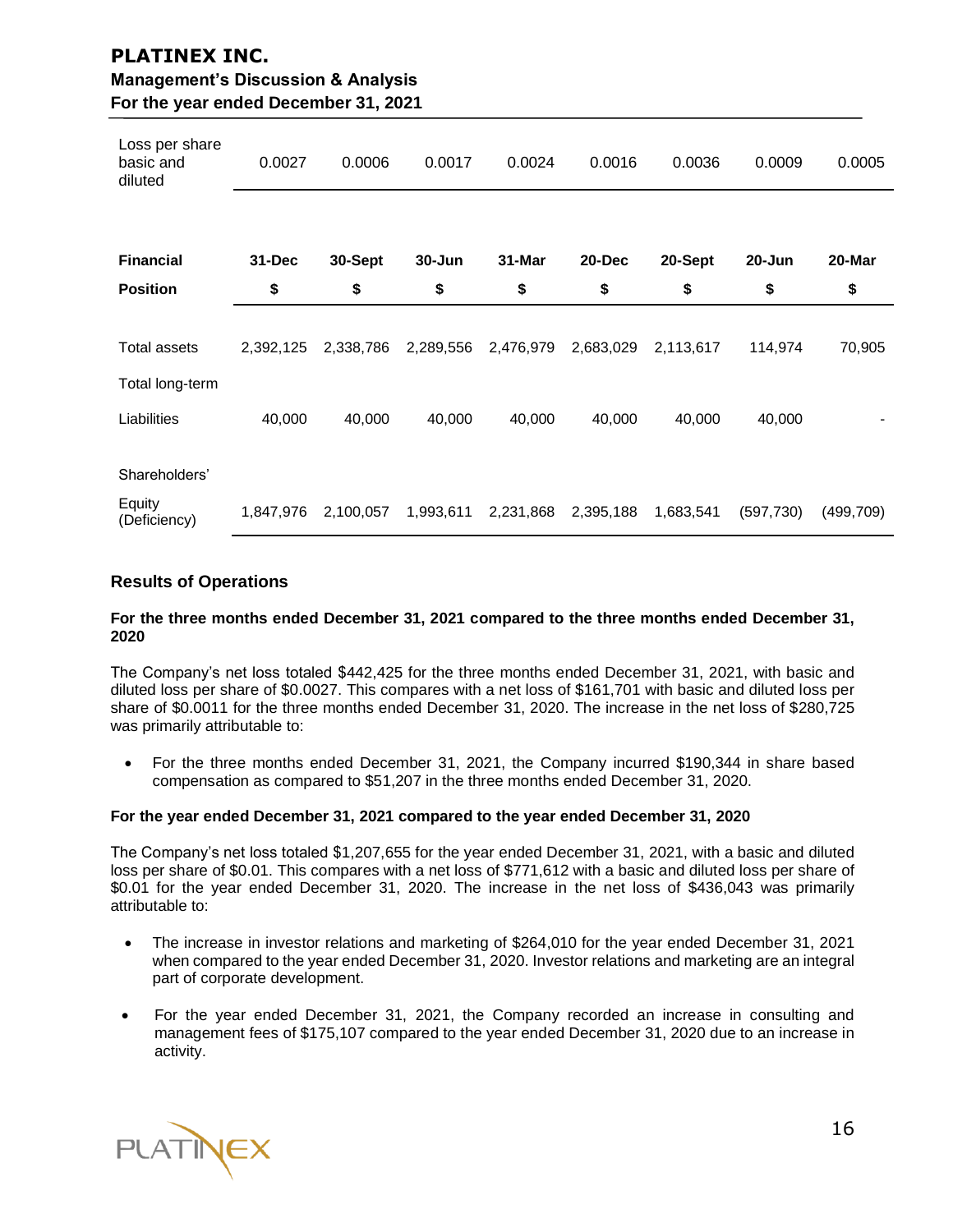## **Liquidity and Capital Resources**

At December 31, 2021, the Company had a working capital deficiency of \$258,932 (December 31, 2020 - \$1,261,099) and cash balance of \$203,263 (December 31, 2020 - \$1,393,872).

|                              | December 31   |    | December 31 |  |
|------------------------------|---------------|----|-------------|--|
|                              | 2021          |    | 2020        |  |
| Cash                         | \$<br>203,263 | \$ | 1,393,872   |  |
| Other current assets         | 41,954        |    | 115,068     |  |
| <b>Current liabilities</b>   | (504,149)     |    | (247,841)   |  |
| Working capital (deficiency) | (258, 932)    |    | 1,261,099   |  |

Working capital (deficiency) is defined as current assets net of current liabilities, which is a non-GAAP measure. Non-GAAP financial measures do not have any standardized meanings prescribed by IFRS and therefore may not be comparable to similar measures presented by other issuers. However, management believes that it is useful in assessing the Company's liquidity.

The Company has limited financial resources and no source of operating revenue. In the past, it has relied on debt and equity financings to maintain its exploration, environmental permitting, and engineering and development activities and meet its administrative costs. The Company continues to seek capital through various means including the possible joint venturing of a direct interest in its projects and by the issuance of equity and/or debt. If the Company experiences significant delays in obtaining additional funding necessary to fund its ongoing operating and capital requirements, this may have a material adverse impact on the Company's financial condition, business and plan of operations.

The mineral properties in which the Company currently has an interest are in the exploration stages and, consequently, the Company has no current source of operating revenue and is dependent on external financing to fund continued exploration and development of its mineral properties. Historically, the Company's principal sources of funding have been the issuance of equity securities for cash.

The challenging financial markets currently faced by companies in the junior mining sector generally, have had a significant adverse effect on the Company's share price and on its ability to raise additional funds through equity financings on a timely basis. The Company has taken steps to conserve cash pending completion of additional financings.

### **Transactions with Related Parties**

Related parties include the Board of Directors and other key management personnel, close family members and enterprises that are controlled by these individuals.

The following summarizes the Company's related party transactions for the periods:

|           | <b>Year Ended</b><br>December 31, |    |       |
|-----------|-----------------------------------|----|-------|
|           | 2021                              |    | 2020  |
| Rent paid | 6,000                             | \$ | 6,000 |

Key management personnel is defined as those persons having authority and responsibility for planning, directing and controlling the activities of the Company, directly or indirectly, including any director (whether executive or otherwise) of the Company. The Company's key management personnel include the Directors, the Chief Executive Officer, the Chief Financial Officer and the Corporate Secretary.

PLATINE)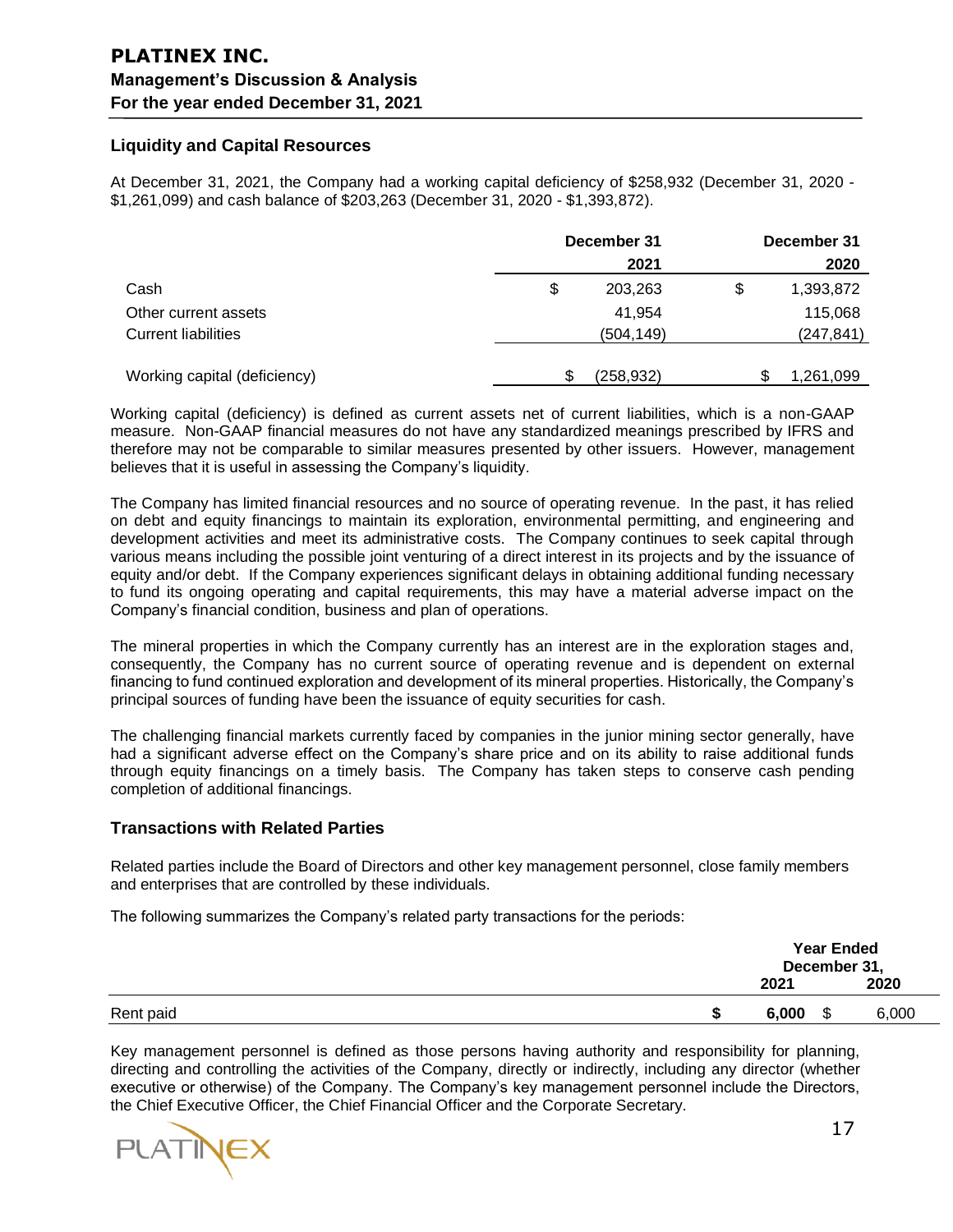Remuneration of key management personnel of the Company for the periods are presented below:

|                               | <b>Year Ended</b><br>December 31, |     |         |  |
|-------------------------------|-----------------------------------|-----|---------|--|
|                               | 2021                              |     | 2020    |  |
| Management and directors fees | \$<br>168,384 \$                  |     | 80,680  |  |
| Professional fees             | 72,000                            |     | 59,837  |  |
| Consulting fees               | 59,250                            |     | ۰       |  |
| Share-based compensation      | 182,900                           |     | 253,800 |  |
|                               | 482,534                           | \$. | 394,317 |  |

As at December 31, 2021, related parties were owed \$27,311 (December 31, 2020 ‑ \$9,597) recorded in accounts payable and accrued liabilities. Amounts owing to related parties area non‑interest bearing an have no repayment terms.

## **Off-Balance Sheet Arrangements**

The Company has no off-balance sheet arrangements.

## **Proposed Transactions**

There are no material decisions by the Board of Directors of the Company with respect to any imminent or proposed transactions that have not been disclosed.

## **Commitments and Contingencies**

### *Environmental*

The Company's exploration and evaluation activities are subject to various laws and regulations governing the protection of the environment. These laws and regulations are continually changing and generally becoming more restrictive. The Company believes its operations are materially in compliance with all applicable laws and regulations. The Company has made, and expects to make in the future, expenditures to comply with such laws and regulations.

### *Flow-through commitments*

The Company is obligated to spend \$93,557 by December 31, 2022. The flow-through agreements require the Company to renounce certain tax deductions for Canadian exploration expenditures incurred on the Company's mineral properties to flow-through participants. The Company indemnified the subscribers for certain tax-related amounts that may become payable by the subscribers as a result of the Company not meeting its expenditure commitments.

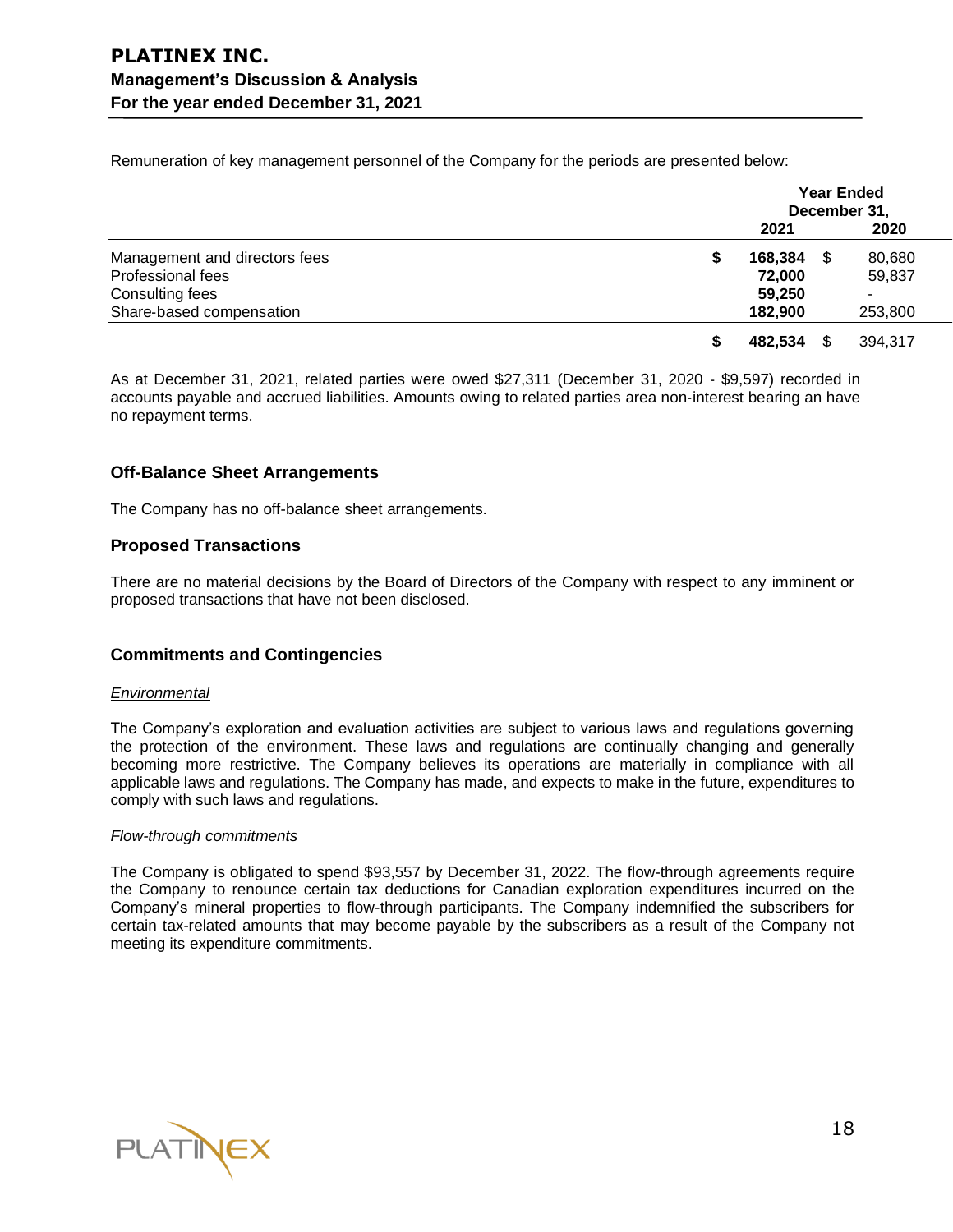## **New Accounting Policies**

There are no IFRS or IFRIC interpretations that are not yet in effect that are currently expected to have a material impact on the Company.

## **Additional Disclosure for Venture Issuers without Significant Revenue**

The exploration costs relating to the Company's interests in mineral properties for the year ended December 31, 2021 and 2020 are listed below:.

|                                | Jan - Dec 21 |         | Jan - Dec 20  |
|--------------------------------|--------------|---------|---------------|
| Accommodation & Meals          | \$           | 10,487  | \$<br>1,115   |
| Car Mileage                    |              | 15,459  | 7,313         |
| Core Sampling, Logging         |              | 0.00    | 79,565        |
| <b>Field Work</b>              |              | 70,580  | 28,350        |
| Filings and Assessments        |              | 9,097   | 3,000         |
| <b>First Nations Relations</b> |              | 0.00    | 3,318         |
| <b>Geophysical Survey</b>      |              | 172,772 | 0.00          |
| Imagery and Map Generation     |              | 100,960 | 7,965         |
| Other - Exploration            |              | 10,907  | 866           |
| Line-Cutting                   |              | 64,318  | 0.00          |
| <b>Staking Fees</b>            |              | 22,150  | 12,950        |
| <b>Equipment Rental</b>        |              | 4,200   | 18,850        |
| Geological                     |              | 97,526  | 40,066        |
| Drilling                       |              | 154,794 | 0.00          |
| Assaying & Geo-Chem Analysis   |              | 52,618  | 10,182        |
| <b>Total</b>                   | \$           | 785,868 | \$<br>213,540 |
|                                |              |         |               |

# **Disclosure of Outstanding Share Data**

The number of common shares of the Company outstanding and the number of common shares issuable pursuant to other outstanding securities of Platinex as at April 28, 2022 are as follows:

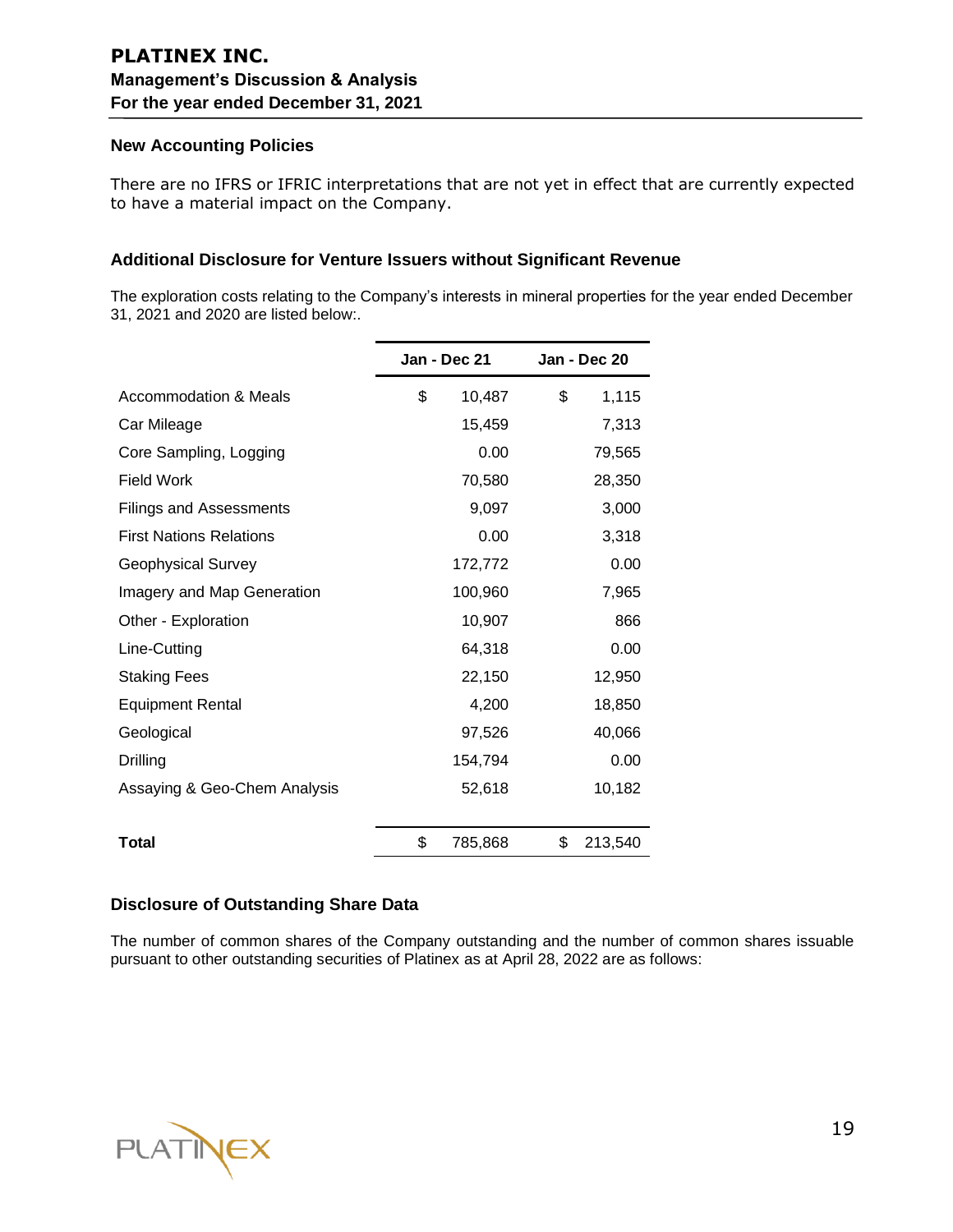| <b>Securities</b>         | As at April 28, 2022 |
|---------------------------|----------------------|
| Common shares outstanding | 193,561,265          |
| Issuable under options    | 17,000,000           |
| Issuable under warrants   | 52,879,502           |
| <b>Total securities</b>   | 263,440,767          |

## **Disclosure of Internal Controls**

Management has established processes to provide them with sufficient knowledge to support representations that they have exercised reasonable diligence to ensure that (i) the consolidated financial statements do not contain any untrue statement of material fact or omit to state a material fact required to be stated or that is necessary to make a statement not misleading in light of the circumstances under which it is made, as of the date of and for the periods presented by the consolidated financial statements, and (ii) the consolidated financial statements fairly present in all material respects the financial condition, results of operations and cash flow of the Company, as of the date of and for the periods presented.

In contrast to the certificate required for non-venture issuers under National Instrument 52-109, Certification of Disclosure in Issuers' Annual and Interim Filings ("NI 52-109"), the Venture Issuer Basic Certificate does not include representations relating to the establishment and maintenance of disclosure controls and procedures ("DC&P") and internal control over financial reporting ("ICFR"), as defined in NI 52-109. In particular, the certifying officers filing this certificate are not making any representations relating to the establishment and maintenance of:

(i) controls and other procedures designed to provide reasonable assurance that information required to be disclosed by the issuer in its annual filings, interim filings or other reports filed or submitted under securities legislation is recorded, processed, summarized and reported within the time periods specified in securities legislation; and

(ii) a process to provide reasonable assurance regarding the reliability of financial reporting and the preparation of the financial statements for external purposes in accordance with the issuer's GAAP (IFRS).

The issuer's certifying officers are responsible for ensuring that processes are in place to provide them with sufficient knowledge to support the representations they are making in the certificate. Investors should be aware that inherent limitations on the ability of certifying officers of a venture issuer to design and implement on a cost effective basis DC&P and ICFR as defined in NI 52-109 may result in additional risks to the quality, reliability, transparency and timeliness of interim and annual filings and other reports provided under securities legislation.

## **Risk Factors**

An investment in the securities of the Company is highly speculative and involves numerous and significant risks. Such investment should be undertaken only by investors whose financial resources are sufficient to enable them to assume such risks and who have no need for immediate liquidity in their investment. Prospective investors should carefully consider the risk factors described below.

### *Exploration, Development and Operating Risks*

Mining and exploration operations generally involve a high degree of risk. The Company's operations are subject to all the hazards and risks normally encountered in the exploration, development and production of precious metals, including unusual and unexpected geologic formations, seismic activity, rock bursts, caveins, flooding and other conditions involved in the drilling and removal of material, any of which could result in

PLATINE>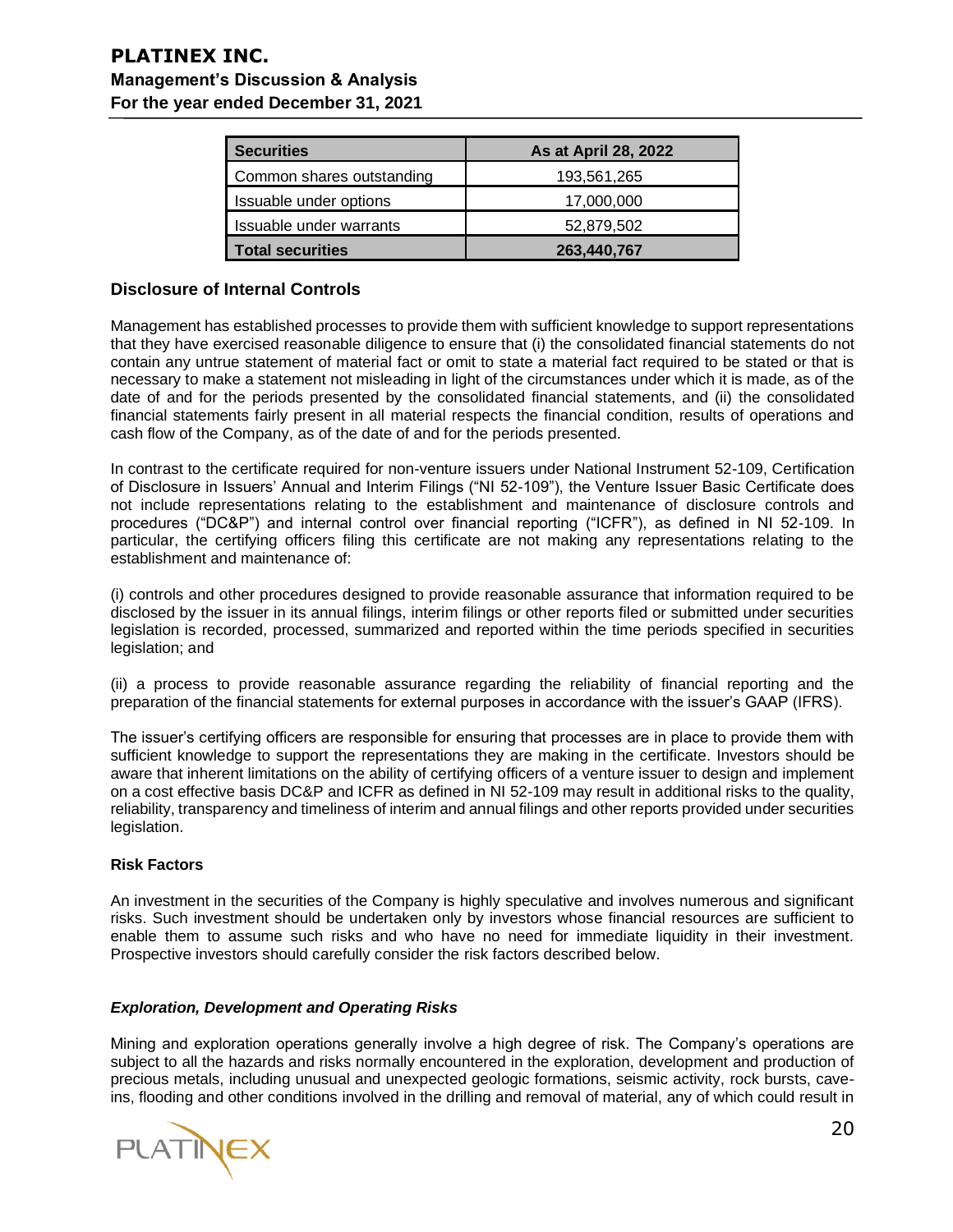damage to, or destruction of, mines and other producing facilities, damage to life or property, environmental damage and possible legal liability. Although adequate precautions to minimize risk will be taken, milling operations are subject to hazards such as equipment failure or failure of retaining dams around tailings disposal areas, which may result in environmental pollution and consequent liability.

The exploration for and development of mineral deposits involves significant risks which may not be eliminated even with a combination of careful evaluation, experience and knowledge. While the discovery of precious metals and other minerals may result in substantial rewards, few properties that are explored are ultimately developed into producing mines. Major expenses may be required to locate and establish mineral reserves, to develop metallurgical processes, and to construct mining and processing facilities at a particular site. It is impossible to ensure that the exploration or development programs planned by the Company will result in a profitable commercial mining operation. Whether a mineral deposit will be commercially viable depends on a number of factors, some of which are: the particular attributes of the deposit, such as quantity and quality of the minerals and proximity to infrastructure; mineral prices, which are highly cyclical; and government regulations, including regulations on prices, taxes, royalties, land tenure, land use, importing and exporting of minerals, and environmental protection. The exact effect of these factors cannot be accurately predicted but their combination may result in the Company not receiving an adequate return on invested capital.

There is no certainty that the expenditures made by the Company on the search and evaluation of precious metals and other minerals will result in discoveries of commercial quantities of ore or other minerals.

### *Land Title*

Although the title to the properties in which the Company holds an interest was reviewed by or on behalf of the Company, no formal title opinions were delivered to the Company and, consequently, no assurances can be given that there are no title defects affecting such properties. Title insurance generally is not available, and the Company's ability to ensure that it has obtained secure claim to individual mineral properties or mining concessions may be severely constrained. The Company has not conducted surveys of the claims in which it holds direct or indirect interests and, therefore, the precise area and location of such claims may be in doubt. Accordingly, the Company's mineral properties may be subject to prior unregistered liens, agreements, transfers or claims, and title may be affected by, among other things, undetected defects.

### *Competition May Hinder Corporate Growth*

The mining industry is competitive in all of its phases. The Company faces strong competition from other mining companies for the acquisition of properties producing, or capable of producing, precious and base metals. Many of these companies have greater financial resources, operational experience and technical capabilities than the Company. As a result of this competition, the Company may be unable to maintain or acquire attractive mining properties or skilled resources on terms it considers acceptable or at all. Consequently, the Company's revenues, operations and financial condition could be materially adversely affected.

## *Additional Capital*

The development and exploration of the Company's properties will require substantial additional financing. Failure to obtain sufficient financing may result in the delay or indefinite postponement of exploration, development or production on any or all of the Company's properties or even a loss of property interest. There can be no assurance that additional capital or other types of financing will be available if needed or that, if available, the terms of such financing will be favourable to the Company.

### *Commodity Prices*

The price of the common shares, the Company's financial results and exploration and development and mining activities may in the future be significantly adversely affected by declines in the price of gold. Gold

**PLATINEX**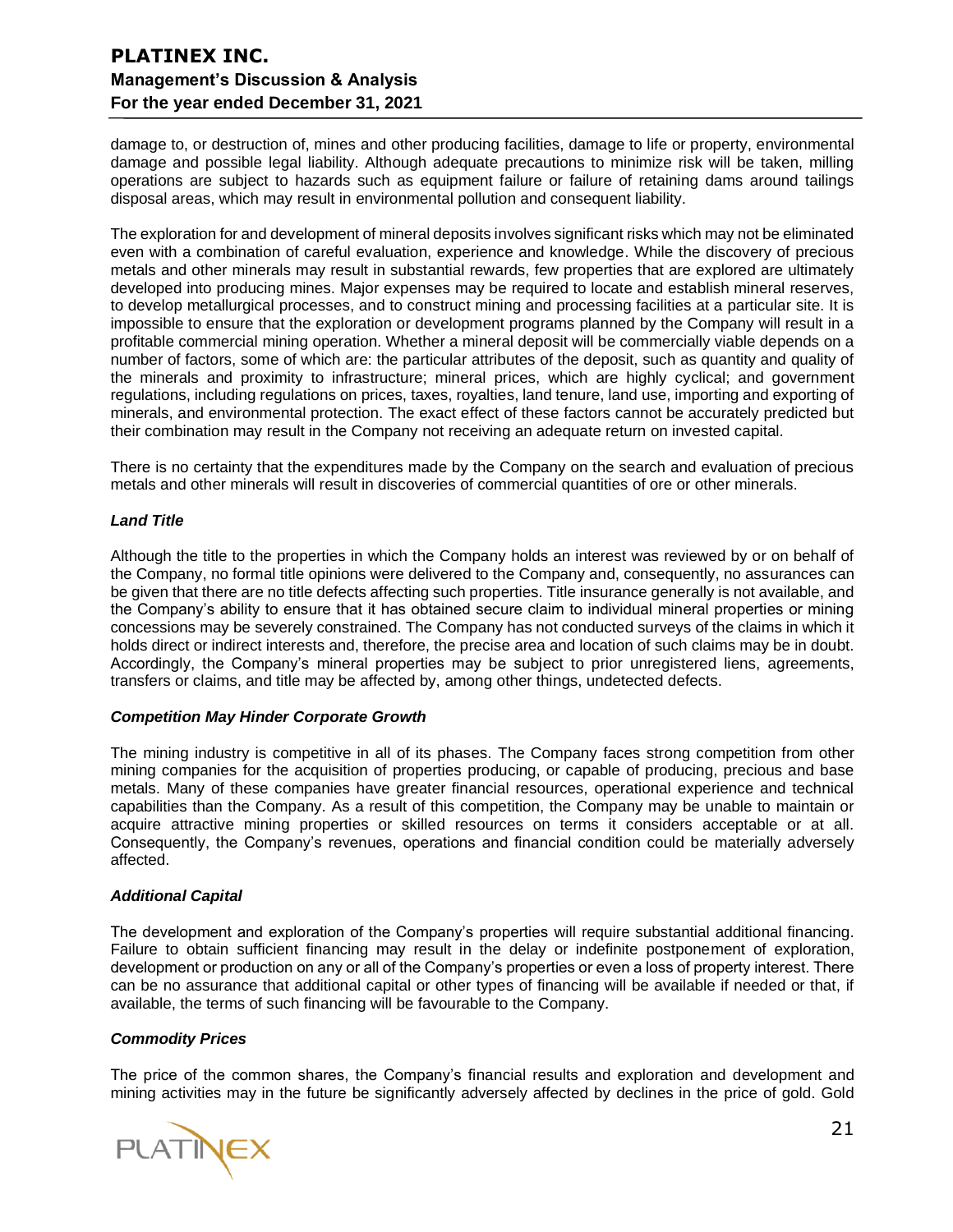prices fluctuate widely and are affected by numerous factors beyond the Company's control such as the sale or purchase of gold by various central banks and financial institutions, interest rates, exchange rates, inflation or deflation, fluctuation in the value of the United States dollar and foreign currencies, global and regional supply and demand, and the political and economic conditions of major gold-producing countries throughout the world. The price of gold has fluctuated widely in recent years, and future serious price declines could cause continued development of the Company's properties to be impracticable. Future production from the Company's properties is dependent on gold prices that are adequate to make these properties economic.

In addition to adversely affecting the Company's reserve and/or resource estimates and its financial condition, declining commodity prices can impact operations by requiring a reassessment of the feasibility of a particular project. Such a reassessment may be the result of a management decision or may be required under financing arrangements related to a particular project. Even if the project is ultimately determined to be economically viable, the need to conduct such a reassessment may cause substantial delays or may interrupt operations until the reassessment can be completed.

#### *Government Regulation*

The mining, processing, development and mineral exploration activities of the Company are subject to various laws governing prospecting, development, production, taxes, labour standards and occupational health, mine safety, toxic substances, land use, water use, land claims of local people and other matters.

Exploration may also be affected in varying degrees by government regulations with respect to, but not limited to, restrictions on future exploration and production, price controls, export controls, currency availability, foreign exchange controls, income taxes, delays in obtaining or the inability to obtain necessary permits, opposition to mining from environmental and other non-governmental organizations, limitations on foreign ownership, expropriation of property, ownership of assets, environmental legislation, labour relations, limitations on repatriation of income and return of capital, limitations on mineral exports, high rates of inflation, increased financing costs, and site safety. This may affect both the Company's ability to undertake exploration and development activities on present and future properties in the manner contemplated, and its ability to continue to explore, develop and operate those properties in which it has an interest or for which it has obtained exploration and development rights to date.

Although the Company believes that its exploration and development activities are currently carried out in accordance with all applicable rules and regulations, no assurance can be given that new rules and regulations will not be enacted or that existing rules and regulations will not be applied in a manner which could limit or curtail development or future potential production. Amendments to current laws and regulations governing operations and activities of mining and milling or more stringent implementation thereof could have a substantial adverse impact on the Company.

### *Political Risks*

All of the Company's current operations are conducted in Ontario, and as such, are exposed to various levels of political, economic and other risks and uncertainties. These risks and uncertainties include, but are not limited to, renegotiation or nullification of existing concessions, licenses, permits and contracts, and changes in taxation policies.

Future political actions cannot be predicted and may adversely affect the Company. Changes, if any, in mining or investment policies or shifts in political attitude in the province of Ontario may adversely affect the Company's business, results of operations and financial condition. Future operations may be affected in varying degrees by government regulations with respect to, but not limited to, restrictions on production, price controls, export controls, currency remittance, income taxes, foreign investment, maintenance of claims, environmental legislation, land use, land claims of local people, water use and mine safety. The possibility that future governments may adopt substantially different policies, which may extend to the expropriation of assets, cannot be ruled out.

**PLATINEX**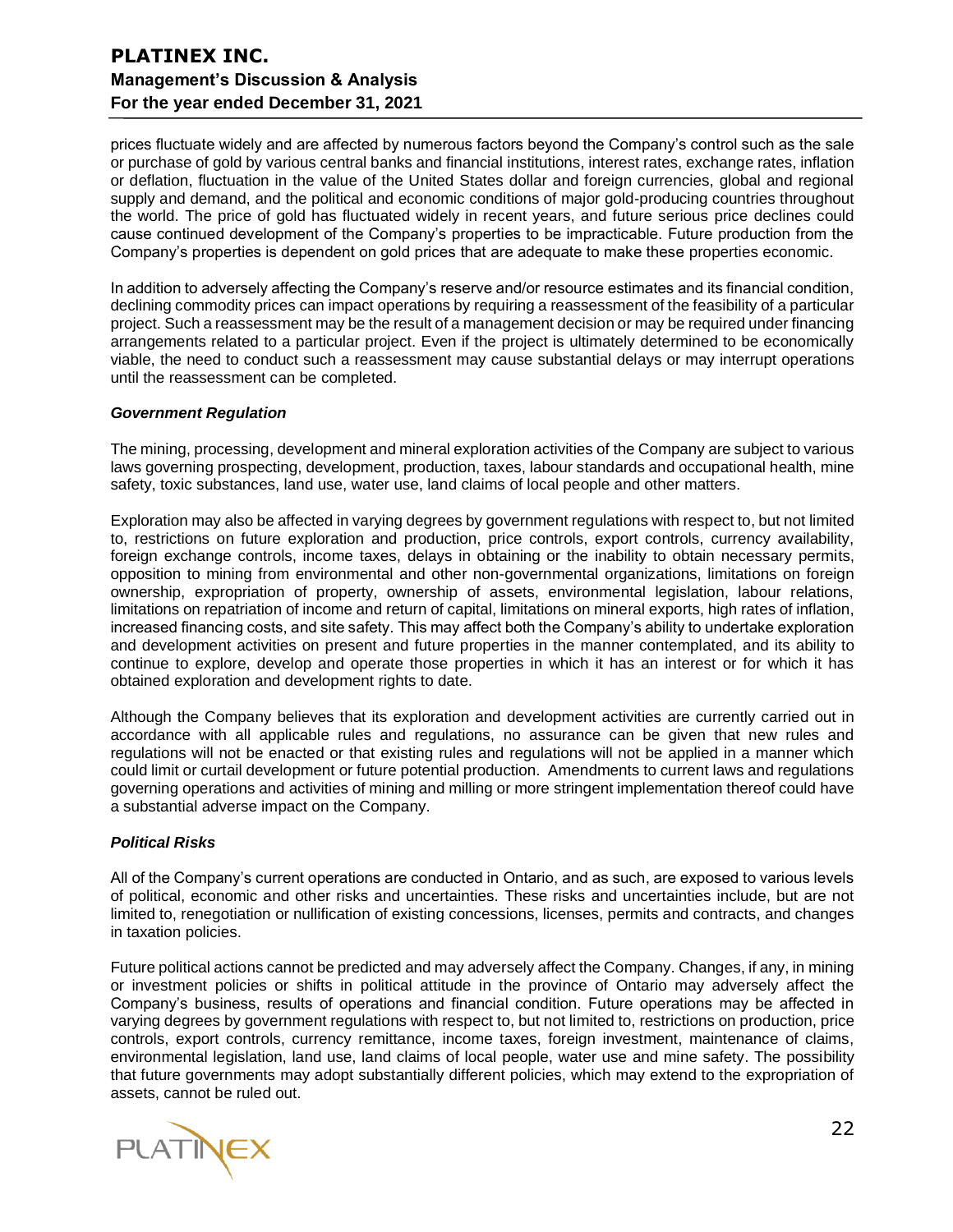Failure to comply strictly with applicable laws, regulations and local practices relating to mineral right applications and tenure could result in loss, reduction or expropriation of entitlements. The occurrence of these various factors and uncertainties cannot be accurately predicted and could have an adverse effect on the Company's consolidated business, results of operations and financial condition.

### *Labour and Employment Matters*

While the Company has good relations with its employees, these relations may be impacted by changes in the scheme of labour relations which may be introduced by the relevant governmental authorities in whose jurisdictions the Company carries on business. Adverse changes in such legislation may have a material adverse effect on the Company's business, results of operations and financial condition.

### *Market Price of Common Shares*

Securities of micro and small-cap companies have experienced substantial volatility in the past, often based on factors unrelated to the financial performance or prospects of the companies involved. These factors include macroeconomic developments in North America and globally and market perceptions of the attractiveness of particular industries. The Company's share price is also likely to be significantly affected by short-term changes in gold prices or in its financial condition or results of operations as reflected in its quarterly earnings reports. Other factors unrelated to the Company's performance that may have an effect on the price of the common shares include the following: the extent of analytical coverage available to investors concerning the Company's business may be limited if investment banks with research capabilities do not continue to follow the Company; lessening in trading volume and general market interest in the Company's securities may affect an investor's ability to trade significant numbers of common shares; the size of the Company's public float may limit the ability of some institutions to invest in the Company's securities; and a substantial decline in the price of the common shares that persists for a significant period of time could cause the Company's securities to be delisted from the exchange on which they trade, further reducing market liquidity.

As a result of any of these factors, the market price of the common shares at any given point in time may not accurately reflect the Company's long-term value. Securities class action litigation often has been brought against companies following periods of volatility in the market price of their securities. The Company may in the future be the target of similar litigation. Securities litigation could result in substantial costs and damages and divert management's attention and resources.

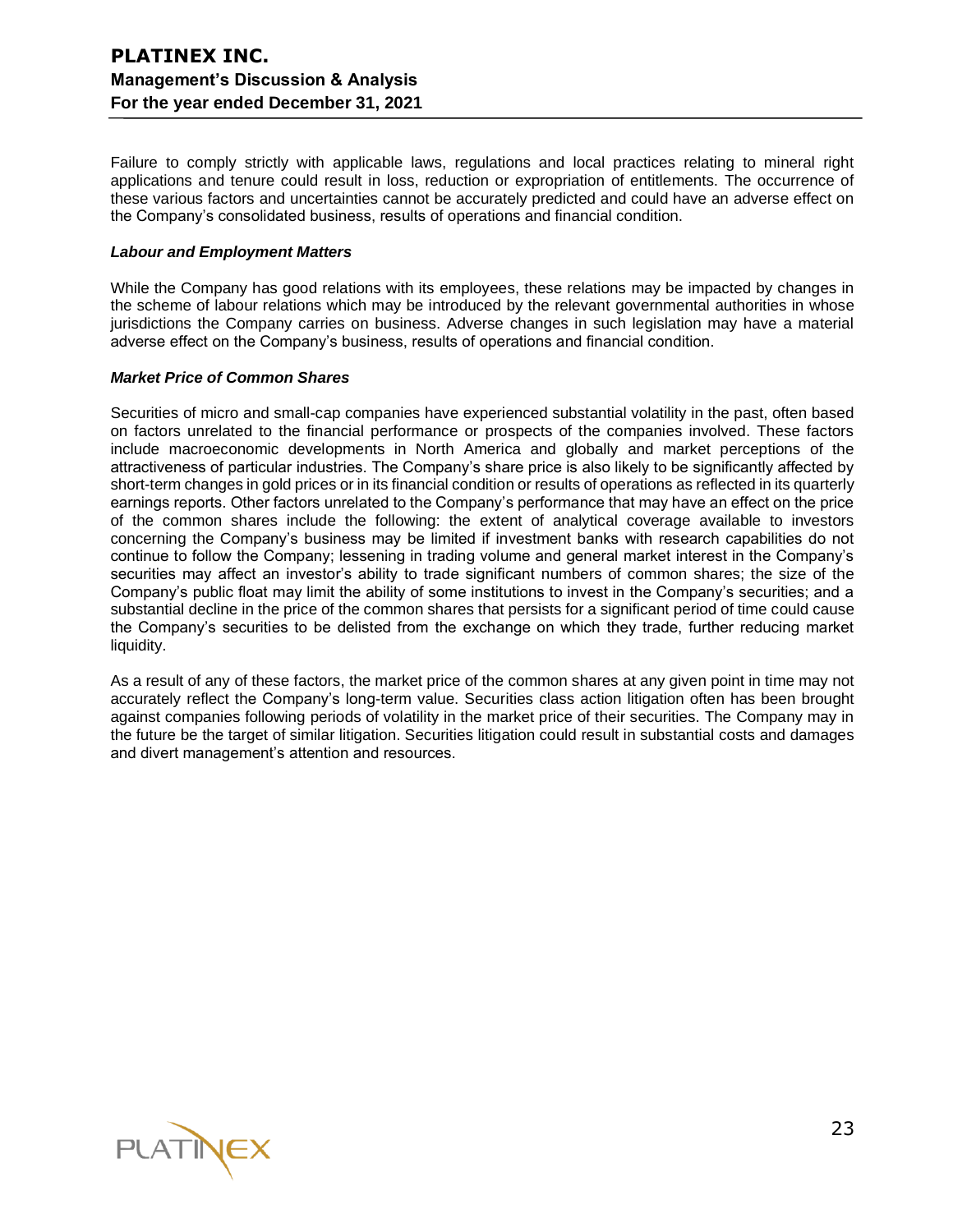### *Future Sales of Common Shares by Existing Shareholders*

Sales of a large number of common shares in the public markets, or the potential for such sales, could decrease the trading price of the common shares and could impair the Company's ability to raise capital through future sales of common shares. The Company has previously completed private placements at prices per share which are from time to time lower than the market price of the common shares. Accordingly, a significant number of shareholders of the Company have an investment profit in the common shares of the Company that they may seek to liquidate.

### *Conflicts of Interest*

Certain of the directors and officers of the Company also serve as directors and/or officers of other companies involved in natural resource exploration and development and consequently there exists the possibility for such directors and officers to be in a position of conflict. Any decision made by any of such directors and officers involving the Company will be made in accordance with their duties and obligations to deal fairly and in good faith with a view to the best interests of the Company and its shareholders. In addition, each of the directors is required to declare and refrain from voting on any matter in which such directors may have a conflict of interest in accordance with the procedures set forth in the Business Corporations Act (Ontario) and other applicable laws.

#### *Management*

The success of the Company is currently largely dependent on the performance of its management. Shareholders will be relying on the good faith, experience and judgment of the Company's management and advisers in supervising and providing for the effective management of the business of the Company. The loss of the services of these persons could have a materially adverse effect on the Company's business and prospects. There is no assurance the Company can maintain the services of its management or other qualified personnel required to operate its business. Failure to do so could have a materially adverse effect on the Company and its prospects.

Additionally, directors and officers of the Company may also serve as directors and/or officers of other public companies from time to time.

Consequently, such directors and officers will be dividing their time between their duties to the Company and their duties to their other reporting issuers.

The Company has not purchased "key-man" insurance, nor has it entered into non-competition and nondisclosure agreements with management and has no current plans to do so.

### *Pandemic Diseases*

Platinex's operations are subject to the risk of emerging infectious diseases or the threat of outbreaks of viruses or other contagions or epidemic diseases. These infectious disease risks may not be adequately responded to locally, nationally or internationally due to lack of preparedness to detect and respond to outbreaks or respond to significant pandemic threats. As such, there are potentially significant economic and social impacts of infectious disease risks, including the inability of Platinex's exploration activities to operate as intended due to shortage of skilled employees, shortages in supply chains, inability of employees to access sufficient healthcare, significant social upheavals, government or regulatory actions or inactions, decreased demand or the inability to sell or declines in the price of minerals, capital market volatility, or other unknown but potentially significant impacts. Platinex's current property interests are located in Ontario, however there are potentially significant economic losses from infectious disease outbreaks that can extend far beyond the initial location of an infectious disease outbreak. As such, both catastrophic outbreaks as well as regional and local outbreaks can have a significant impact on Platinex's operations. Platinex may not be able to accurately predict the quantum of such risks. In addition, Platinex's own operations are exposed to infectious disease

**PLATINEX**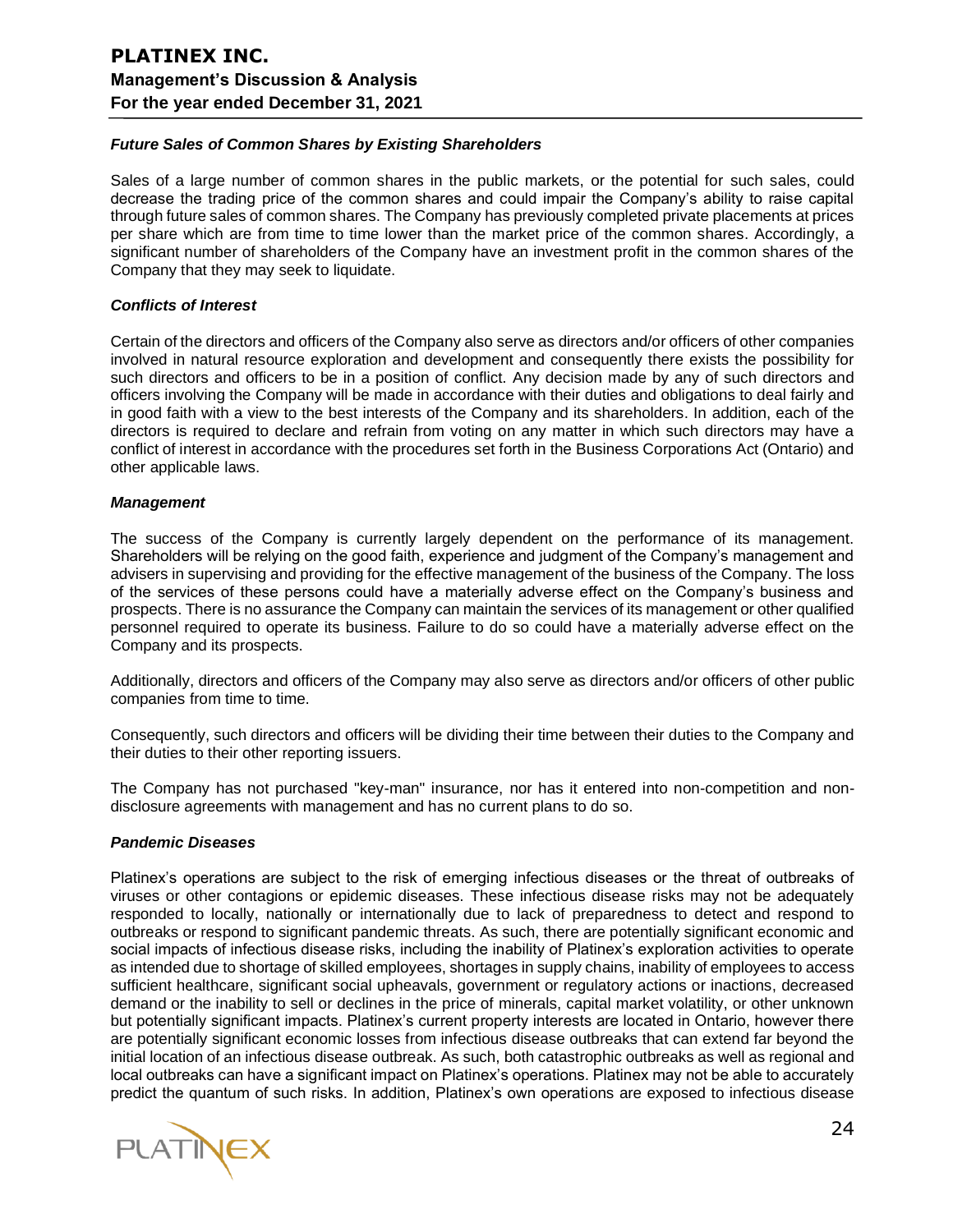risks noted above and as such Platinex's operations may be adversely affected by such infection disease risks. Accordingly, any outbreak or threat of an outbreak of a virus or other contagions or epidemic disease could have a material adverse effect on Platinex, its business, results from operations and financial condition.

### *Permitting Matters*

The Company's operations are subject to receiving and maintaining permits and licenses from appropriate governmental authorities from time to time. Although Platinex currently has all required permits and licenses for its operations as currently conducted, there is no assurance that delays will not occur in connection with obtaining all necessary renewals of such permits and licenses for the existing operations or additional permits or licenses for all future new operations. Prior to any development on any of its properties, Platinex must receive permits and licenses from appropriate governmental authorities. There can be no assurance that Platinex will receive and/or continue to hold all permits and licenses necessary to develop or continue operating at any particular property, or that any such licenses or permits awarded will not be cancelled pursuant to applicable legislation.

### *Insurance and Uninsured Risks*

Platinex's business is subject to a number of risks and hazards generally, including adverse environmental conditions, industrial accidents, labour disputes, unusual or unexpected geological conditions, ground or slope failures, cave-ins, changes in the regulatory environment and natural phenomena such as inclement weather conditions, floods and earthquakes. Such occurrences could result in damage to mineral properties or production facilities, personal injury or death, environmental damage to Platinex's properties or the properties of others, delays in exploration, development, monetary losses and possible legal liability.

The Company currently maintains directors' and officers' liability insurance and general liability insurance in such amounts as it considers to be reasonable. Accordingly, the insurance of the Company does not cover the potential risks associated with a mineral exploration company's operations. The Company may also be unable to maintain insurance to cover these risks at economically feasible premiums. Insurance coverage may not continue to be available or may not be adequate to cover any resulting liability. Moreover, insurance against risks such as environmental pollution or other hazards as a result of exploration and production may not be generally available to Platinex or to other companies in the mineral exploration industry on acceptable terms. Platinex might also become subject to liability for pollution or other hazards which may not be insured against or which Platinex may elect not to insure against because of premium costs or other reasons. Losses from these events may cause Platinex to incur significant costs that could have a material adverse effect upon its financial performance and results of operations.

### *Environmental Risks and Hazards*

All phases of Platinex's operations are subject to environmental regulation in the various jurisdictions in which it operates. These regulations mandate, among other things, the maintenance of air and water quality standards and land reclamation. They also set forth limitations on the generation, transportation, storage and disposal of solid and hazardous waste. Environmental legislation is evolving in a manner which will require stricter standards and enforcement, increased fines and penalties for non-compliance, more stringent environmental assessments of proposed projects and a heightened degree of responsibility for companies and their officers, directors and employees. There is no assurance that future changes in environmental regulation, if any, will not adversely affect Platinex's operations. Environmental hazards may exist on the properties on which Platinex holds interests which are unknown to Platinex at present and which have been caused by previous or existing owners or operators of the properties. Government approvals and permits are currently, and may in the future be, required in connection with Platinex's operations. To the extent such approvals are required and not obtained, Platinex may be curtailed or prohibited from proceeding with planned exploration or development of mineral properties.